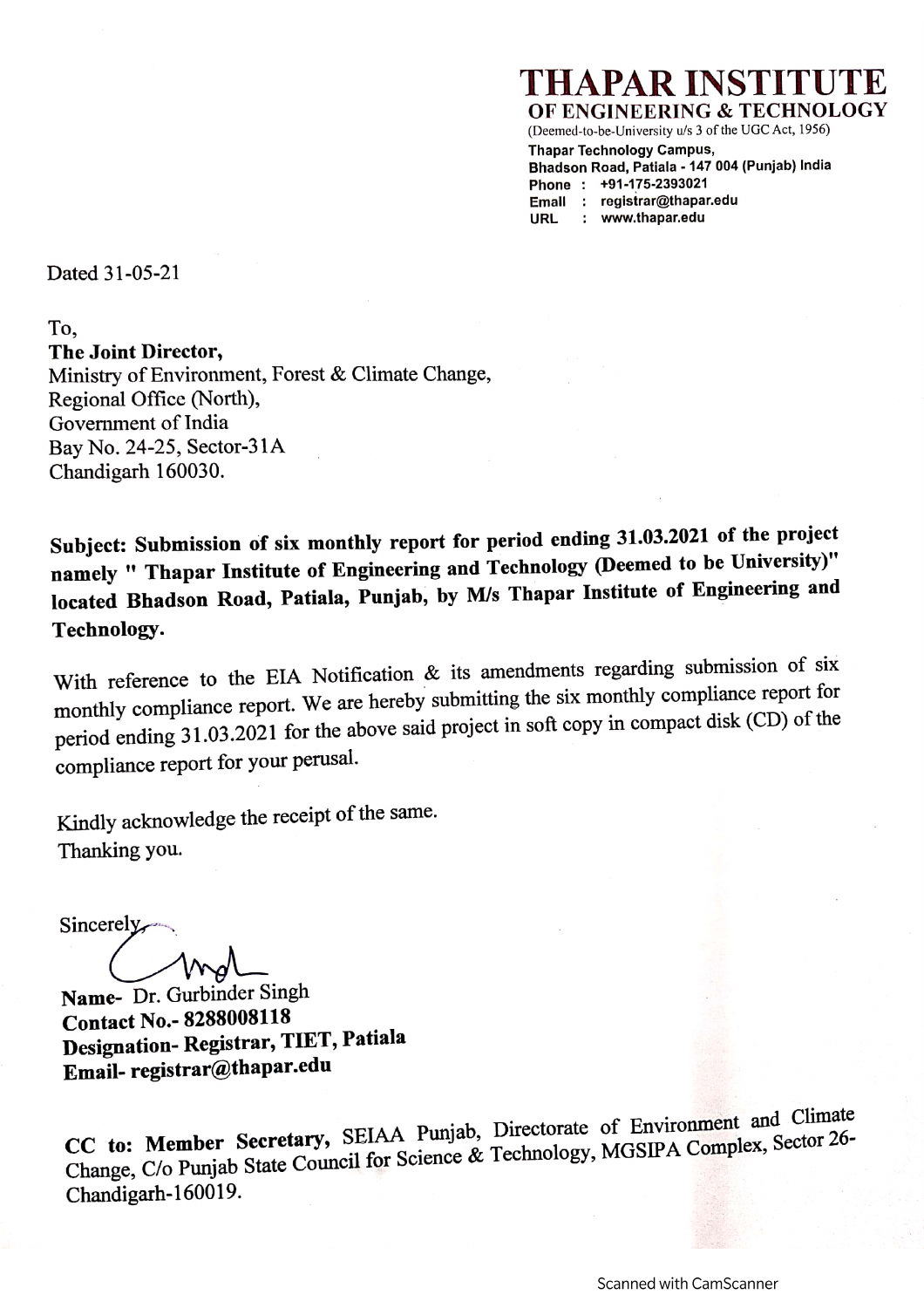# 2021

# **SIX MONTHLY COMPLIANCE REPORT (Period ending 31.03.2021)**

**For Thapar Institute of Engineering and Technology (Deemed to be University)**

**At**

**Bhadson Road, District Patiala, Punjab**

## **Prepared by:**



**Eco Laboratories and Consultants Private Limited E-207, Industrial Area, Phase-VIII B (Sector-74), SAS Nagar (Mohali) Punjab. ems@ecoparyavaran.org, www.ecoparyavaran.org Phone: 0172-4616225, 8872043178**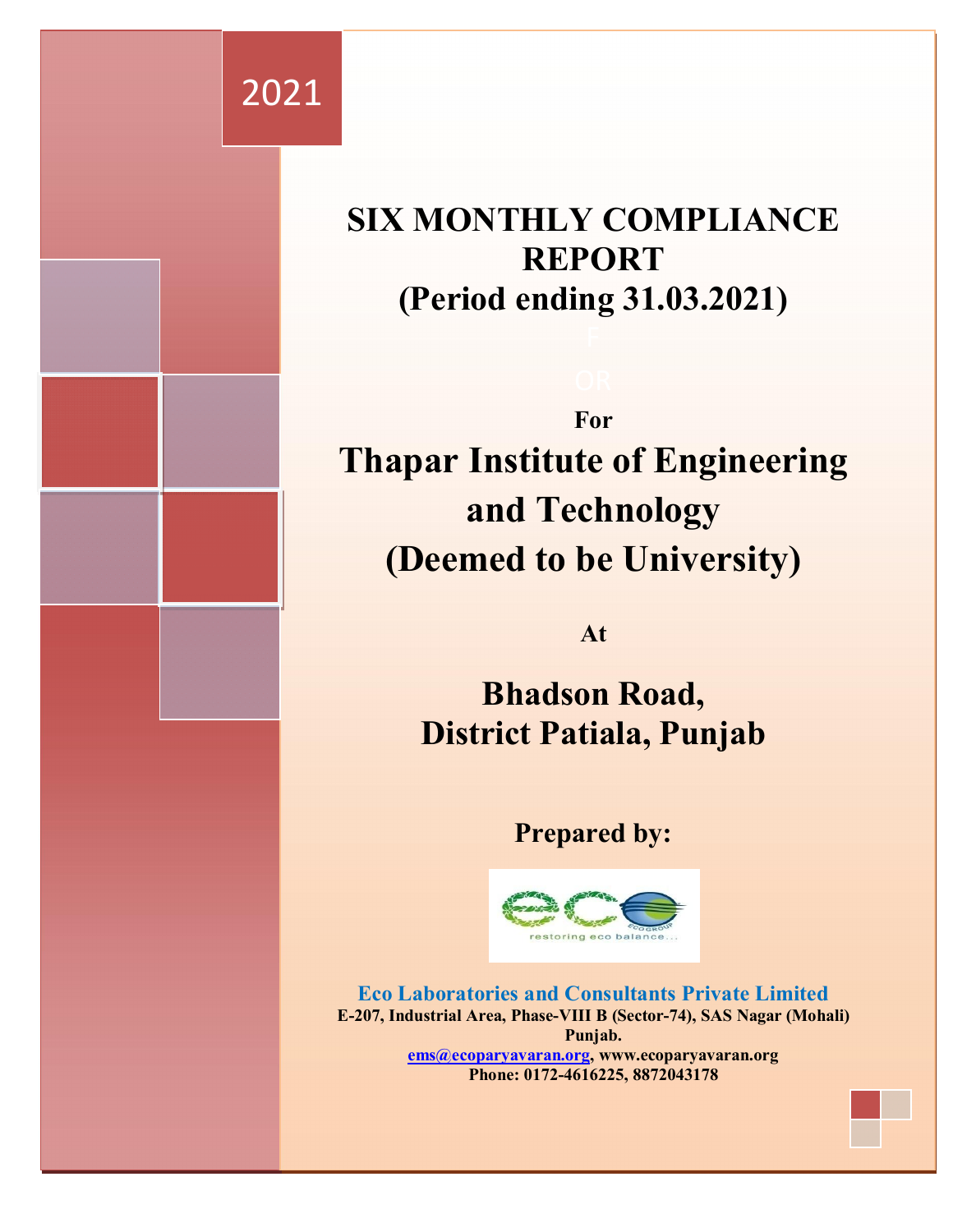### **CONTENT**

| S. No.            | <b>Description</b>                                                                                      | Page No. |
|-------------------|---------------------------------------------------------------------------------------------------------|----------|
| 1.                | Data Sheet                                                                                              | 1        |
| 2.                | Compliance of Environmental Clearance conditions                                                        | 5        |
|                   | Annexure                                                                                                |          |
| 3.                | A-1: Copy of Environmental Clearance letter                                                             | 24       |
| 4.                | A-1(a): Copy of Environmental Clearance letter for<br>expansion                                         | 35       |
| 5.                | A-1(b): Copy of Environmental Clearance letter for further<br>expansion                                 | 44       |
| 6.                | A-2: Photographs of the project                                                                         | 59       |
| 7.                | A-3: Permission obtained from DC, Patiala for ground water<br>abstraction                               | 67       |
| 8.                | A-4: Test report of Ambient air, noise, water and soil                                                  | 69       |
| 9.                | A-5: Consent to Establish obtained for Expansion from<br><b>PPCB</b>                                    | 75       |
| 10.               | A-6: Consent to Operate obtained from PPCB                                                              | 77       |
| 11.               | A-7: Structural Stability Certificate                                                                   | 91       |
| 12.               | A-8: Permission obtained for disposal of solid waste                                                    | 92       |
| 13.               | A-9: PUC certificate of the vehicles used at construction site                                          | 93       |
| 14.               | A-10: Advertisement published in the newspaper regarding<br>grant of EC                                 | 118      |
| $\overline{15}$ . | A-11: Acknowledgement for submission of EC letters in<br>various Departments                            | 122      |
| $\overline{16}$ . | A-12: Screenshot showing uploading of EC letter                                                         | 124      |
| 17.               | A-13: Acknowledgement for submission of previous six<br>monthly compliance for period ending 30.09.2020 | 125      |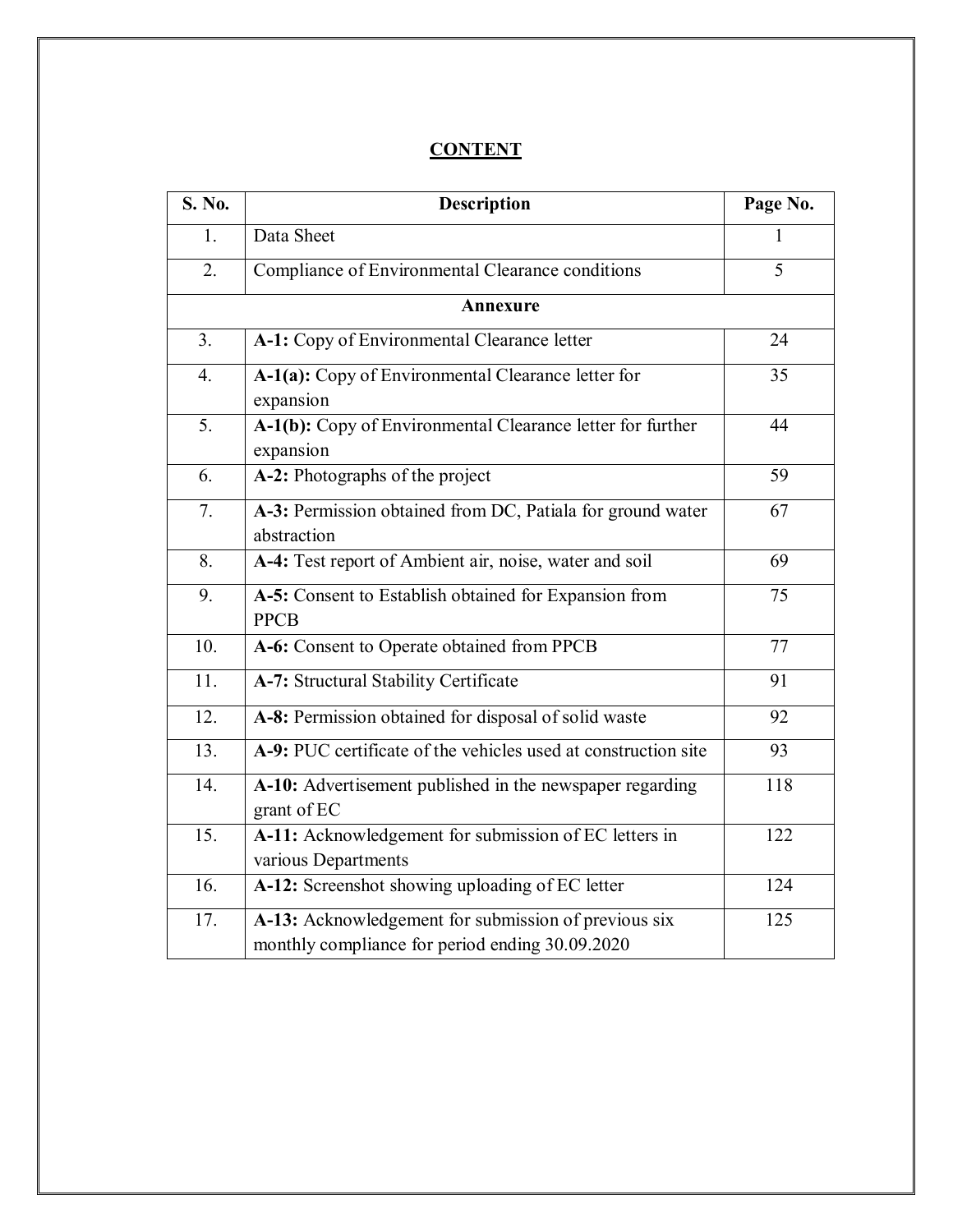#### **Ministry of Environment, Forest and Climate Change Northern Regional Office, Chandigarh-160030**

#### **DATA SHEET**

| 1. | <b>Project Type</b>                  | <b>Educational Institute</b>                |
|----|--------------------------------------|---------------------------------------------|
| 2. | Name of the Project                  | Thapar Institute of Engineering and         |
|    |                                      | Technology (Deemed to be University)        |
| 3. | Clearance letter (s)/O.M No. & dates | Environment Clearance has been granted      |
|    |                                      | by SEIAA, Punjab vide Letter No.            |
|    |                                      | SEIAA/3777 dated 26.06.2015 and the         |
|    |                                      | copy of the same is attached along as       |
|    |                                      | Annexure 1.                                 |
|    |                                      | Further institute proposed expansion for    |
|    |                                      | which Environment Clearance has been        |
|    |                                      | obtained vide Letter No. SEIAA/914          |
|    |                                      | dated 25.01.16 and the copy of the same     |
|    |                                      | is attached along as Annexure $1(a)$ .      |
|    |                                      | Recently institute proposed further         |
|    |                                      | expansion for which<br>Environment          |
|    |                                      | Clearance has been obtained by              |
|    |                                      | MoEF&CC vide File F. No. IA3-               |
|    |                                      | 10/7/2021-IA.III dated 12.03.2021; copy     |
|    |                                      | of the same is enclosed as Annexure         |
|    |                                      | $1(b)$ .                                    |
|    |                                      |                                             |
| 4. | Location                             | <b>Bhadson Road</b>                         |
|    | a) District (s)                      | Patiala                                     |
|    | b) State (s)                         | Punjab                                      |
|    | c) Latitudes/Longitudes              | 30°21'24.78" N & 76°21'31.05" E             |
| 5. | <b>Address for correspondence</b>    | Thapar University Campus,                   |
|    |                                      | Bhadson Road, Patiala, Punjab.              |
| 6. | <b>Salient features</b>              |                                             |
|    | a) of the project                    | current Environmental<br>the<br>As<br>per   |
|    |                                      | Clearance letter, the total plot area after |
|    |                                      | expansion will remain same i.e.,            |
|    |                                      | $10,08,194.06$ sq.m. $(249.13)$<br>acres).  |
|    |                                      | However, overall built-up area will         |
|    |                                      | become $4,45,678.09$ sq.m. The proposed     |
|    |                                      | building are Guest House, Sport Center      |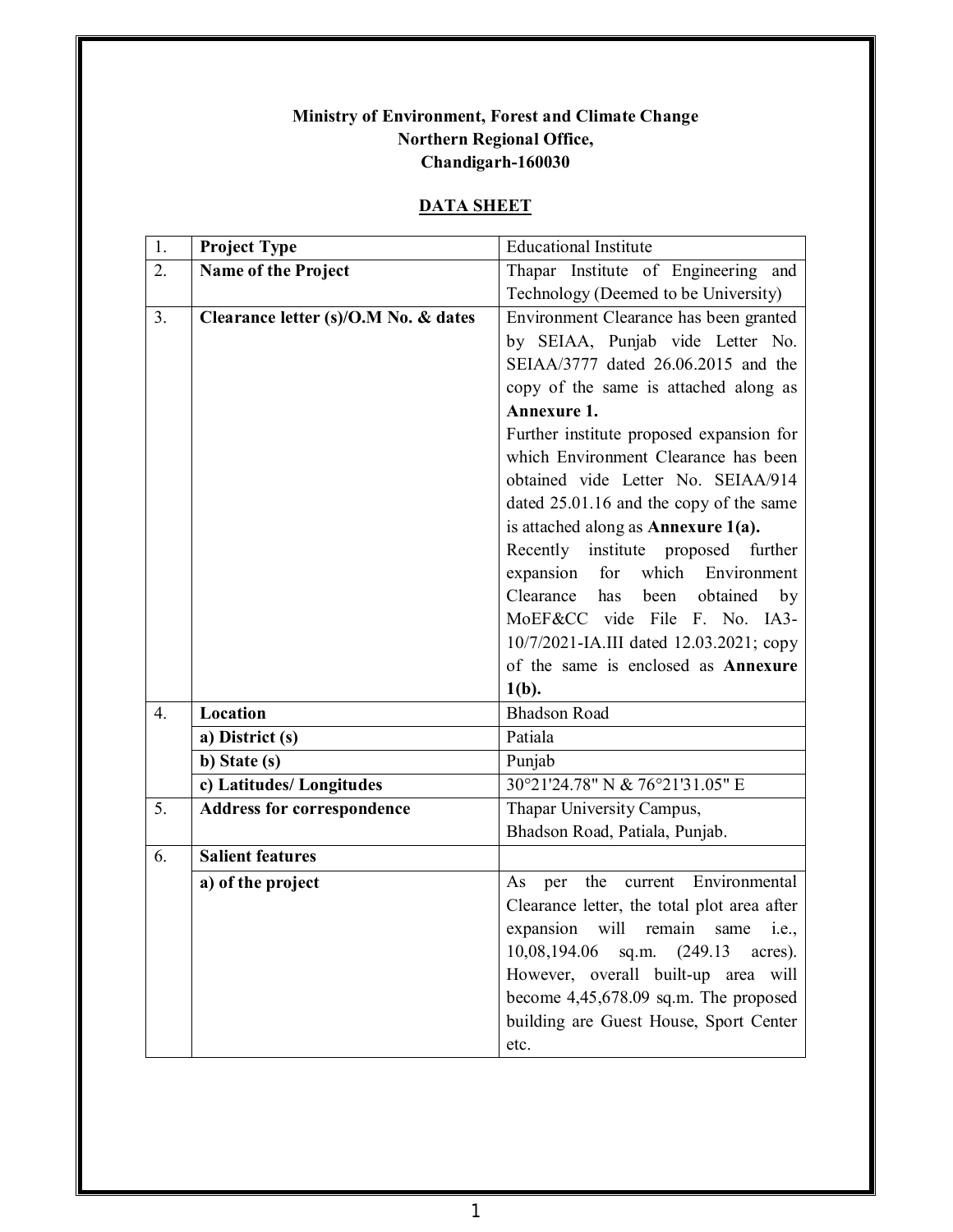|    | b) of the environmental management<br>plans  | As per the Environmental Clearance, the     |
|----|----------------------------------------------|---------------------------------------------|
|    |                                              | total water requirement for the project     |
|    |                                              | will be 1,279 KLD out of which fresh        |
|    |                                              | water requirement will be 826 KLD,          |
|    |                                              | which will be met through 4 existing        |
|    |                                              | installed tube well.                        |
|    |                                              | The total wastewater generation from the    |
|    |                                              | project will be 945 KLD which will be       |
|    |                                              | treated in already installed STP of 2.3     |
|    |                                              | MLD capacity within the<br>project          |
|    |                                              | premises.                                   |
|    |                                              | 926 KLD of treated wastewater will be re-   |
|    |                                              | used for flushing (355 KLD) and for         |
|    |                                              | green area demand & Excess to 10 acres      |
|    |                                              | of land under Karnal Technology.            |
|    |                                              | Total solid waste generation from the       |
|    |                                              | project will be 5.36 TPD.                   |
|    |                                              | The total power requirement will be 8,600   |
|    |                                              | KW which will be taken from Punjab          |
|    |                                              | State Power Corporation Ltd.                |
| 7. | Break-up of the project area                 |                                             |
|    | a) Submergence area: Forest and Non-         | Not applicable                              |
|    | forest                                       |                                             |
|    | b) Others                                    | Not applicable                              |
| 8. | of<br>project<br>affected<br><b>Break-up</b> | Not applicable                              |
|    | population with enumeration of those         |                                             |
|    | losing houses/ dwelling units only,          |                                             |
|    | agricultural land only both dwelling         |                                             |
|    | units<br>agricultural land<br>and<br>and     |                                             |
|    | landless labourers/artisans.                 |                                             |
|    | a) SC/ST/Adivasis                            | Not applicable                              |
|    | b) Others (Please indicate whether these     | Not applicable                              |
|    | figures are based on any scientific and      |                                             |
|    | systematic survey carried out or only        |                                             |
|    | provisional figures. If a survey has been    |                                             |
|    | carried out give details and year of         |                                             |
|    | survey)                                      |                                             |
| 9. | <b>Financial details:</b>                    |                                             |
|    | a) Project cost as originally planned        | As per EC letter, total cost of the project |
|    | and subsequent revised estimates and         | is Rs. 1097.4 Crores.                       |
|    | the year of price reference.                 |                                             |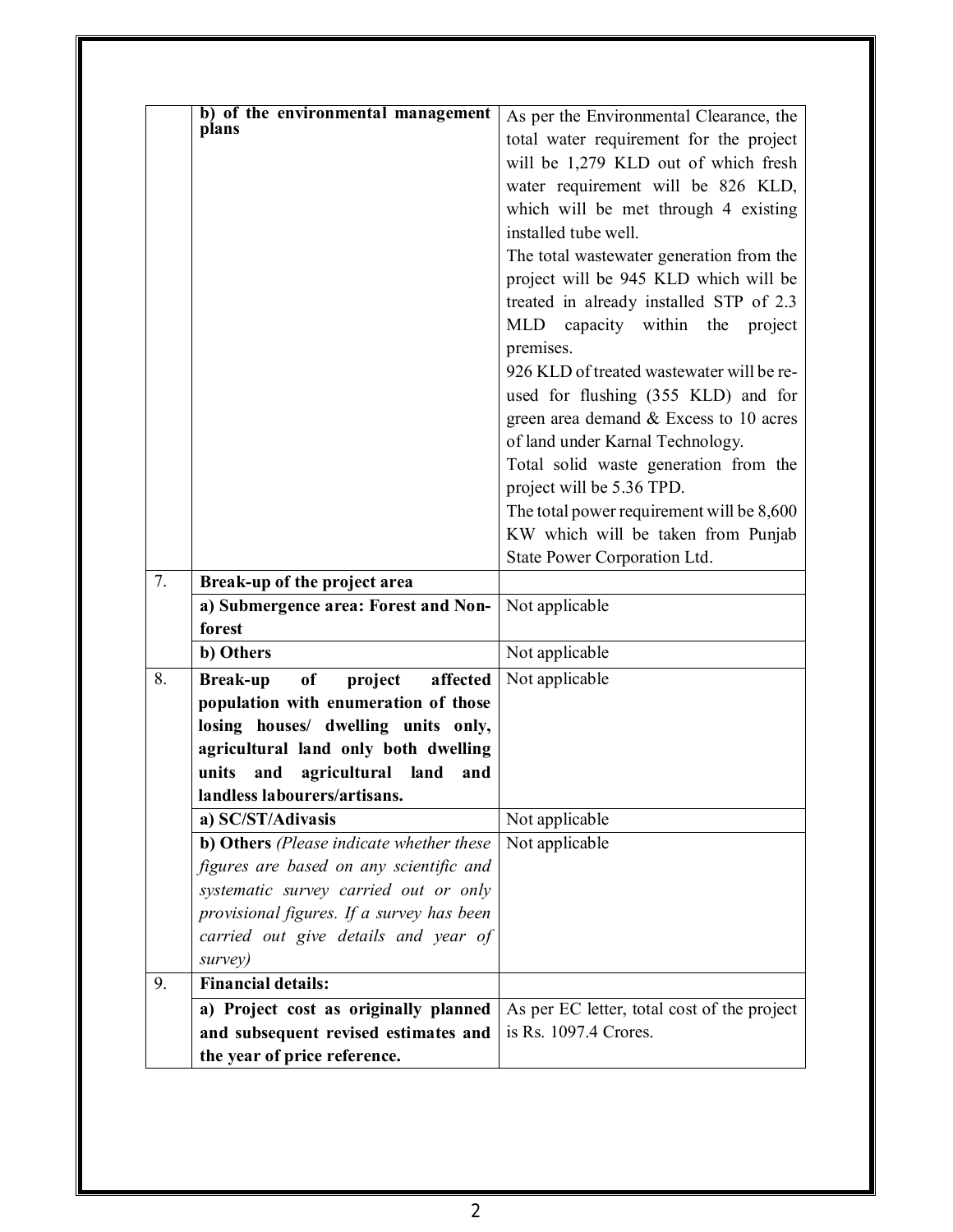|     | b) Allocations made for environmental  | Allocations made<br>for                                | environmental    |
|-----|----------------------------------------|--------------------------------------------------------|------------------|
|     | management plans with item wise and    | management plan are listed below:                      |                  |
|     | year wise break up.                    | <b>During Construction Phase:</b>                      |                  |
|     |                                        | Description                                            | Capital          |
|     |                                        |                                                        | <b>Rs.</b> Lakhs |
|     |                                        | Waste<br>water<br>Management                           | 100              |
|     |                                        | Air & Noise Pollution<br>Management                    | 5                |
|     |                                        | Landscaping                                            | 50               |
|     |                                        | Rainwater Recharging                                   | 50               |
|     |                                        | Environmental                                          |                  |
|     |                                        | Monitoring                                             | 5                |
|     |                                        | Solid<br>Waste                                         |                  |
|     |                                        | Management                                             | 10               |
|     |                                        | Miscellaneous                                          | 10               |
|     |                                        | <b>Total</b>                                           | <b>Rs. 230</b>   |
|     |                                        |                                                        | Lakhs            |
|     |                                        | <b>During Operational Phase:</b>                       |                  |
|     |                                        | <b>Description</b>                                     | Recurring        |
|     |                                        |                                                        | Cost/Annum       |
|     |                                        |                                                        | <b>Rs. Lakhs</b> |
|     |                                        | Waste<br>water                                         |                  |
|     |                                        | Management                                             | 15               |
|     |                                        | Air & Noise Pollution<br>Management                    | $\mathbf{1}$     |
|     |                                        | Landscaping                                            | 10               |
|     |                                        | Rainwater Recharging                                   | 10               |
|     |                                        | Environmental                                          |                  |
|     |                                        | Monitoring                                             | $\overline{2}$   |
|     |                                        | Solid<br>Waste                                         | 5                |
|     |                                        | Management                                             |                  |
|     |                                        | Miscellaneous                                          | $\overline{2}$   |
|     |                                        | <b>Total</b>                                           | Rs. 45 Lakhs     |
|     | c) Benefit cost ratio/internal rate of | Will be calculated and submitted.                      |                  |
|     | return and the year of assessment      |                                                        |                  |
|     | d) Whether (c) includes the cost of    | Yes                                                    |                  |
|     | environmental management as shown      |                                                        |                  |
|     | in b) above.                           |                                                        |                  |
|     | e) Actual expenditure incurred on the  | The actual expenditure done on the                     |                  |
|     | project so far.                        | project till 31 <sup>th</sup> March 2021 is Rs. 750.24 |                  |
|     |                                        | crores.                                                |                  |
|     |                                        |                                                        |                  |
|     | f) Actual expenditure incurred on      | approx. Rs. 8 crores has been spent on                 |                  |
|     | environmental management plans so      | environmental management plans till 31 <sup>th</sup>   |                  |
|     | far.                                   | March 2021.                                            |                  |
| 10. | <b>Forest land requirement:</b>        |                                                        |                  |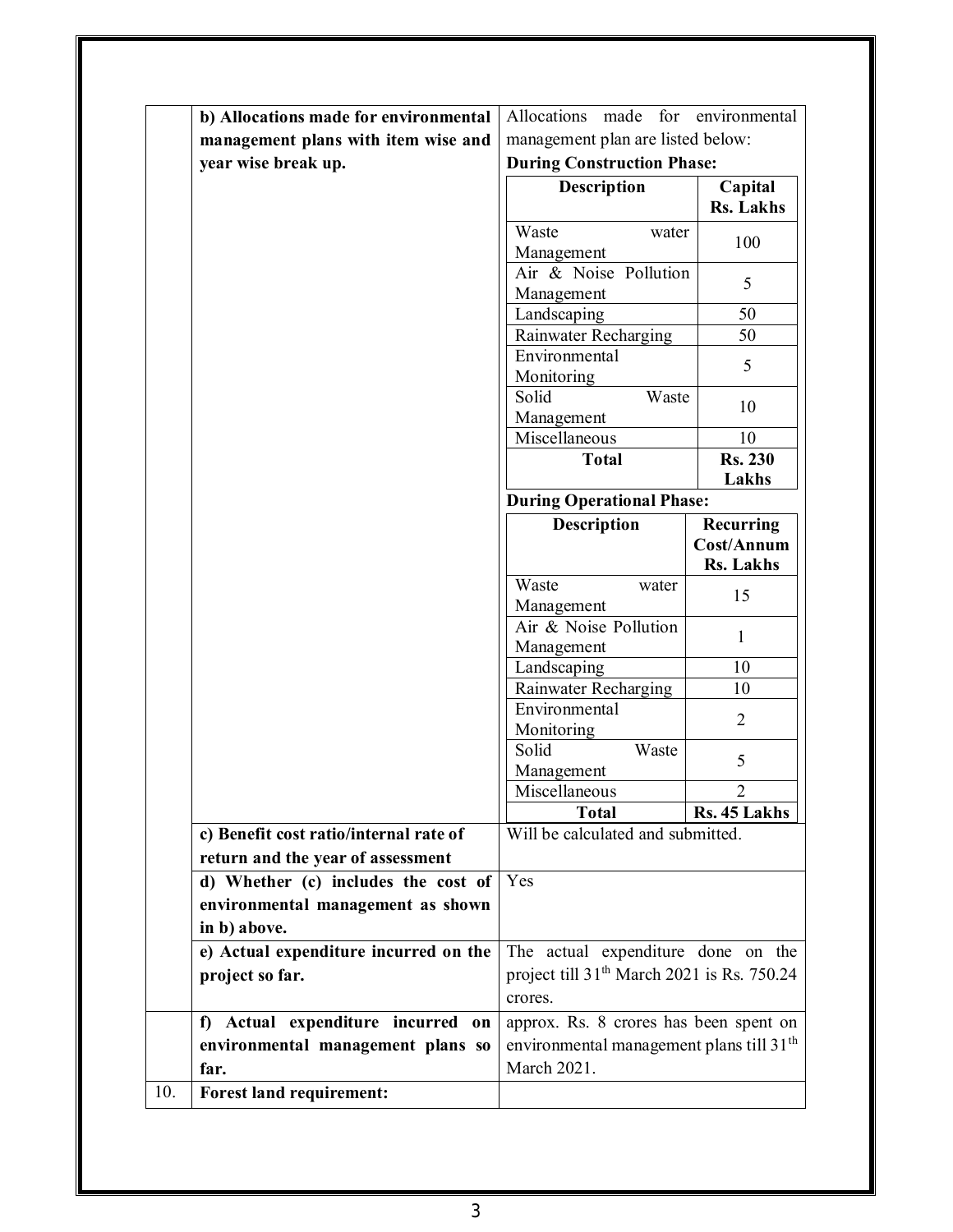|     | a) the status of approval for diversion         | Not Applicable                                        |
|-----|-------------------------------------------------|-------------------------------------------------------|
|     | of forest land for non-forestry use             |                                                       |
|     | b) the status of clear felling, if any          | Not Applicable                                        |
|     | the status of compensatory<br>$\mathbf{c}$ )    | Not Applicable                                        |
|     | afforestation, if any.                          |                                                       |
|     | d) Comments on the viability $\&$               | Not Applicable                                        |
|     | sustainability<br><sub>of</sub><br>compensatory |                                                       |
|     | Afforestation programme in the light of         |                                                       |
|     | actual field experience so far.                 |                                                       |
| 11. | The status of clear felling in non-forest       | Not applicable                                        |
|     | areas (such as submergence area of              |                                                       |
|     | reservoir, approach road) if any, with          |                                                       |
|     | quantitative information.                       |                                                       |
| 12. | <b>Status of construction:</b>                  | showing the<br>Photographs<br>of<br>status            |
|     |                                                 | construction<br>are attached<br>along<br>as           |
|     |                                                 | Annexure 2.                                           |
|     | a) Date of commencement (actual and/or          | March, 1956                                           |
|     | planned)                                        |                                                       |
|     | b) Date of completion (actual and/or            | 1 <sup>st</sup> Phase: 30.12.2017                     |
|     | planned)                                        | 2 <sup>nd</sup> Phase: construction will be completed |
|     |                                                 | in July, 2021.                                        |
|     |                                                 | 3 <sup>rd</sup> Phase: December, 2024                 |
| 13. | Reasons for the delay, if the project is        | Not applicable                                        |
|     | yet to start                                    |                                                       |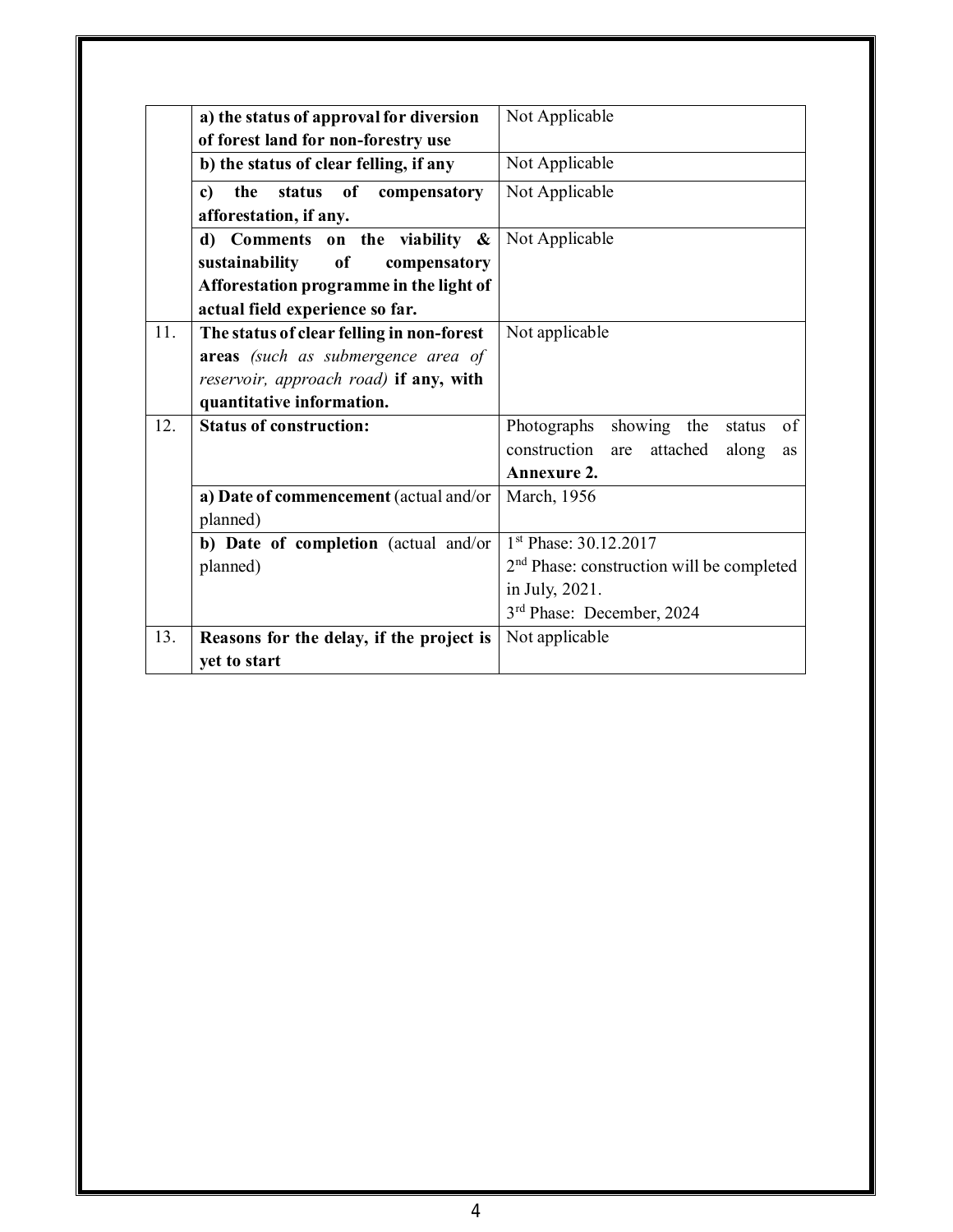#### **Compliance Report on conditions imposed in Environmental Clearance as per MoEF&CC for Period ending 31.03.2021**

#### **Specific Conditions:**

| S. No. | <b>Conditions</b>                                                                                                                                                                                                                                                                                                                                                                                                                                                                                                                                                                                                                                                                                                                    | <b>Reply</b>                                                                                                                                                                                                                                                                                           |
|--------|--------------------------------------------------------------------------------------------------------------------------------------------------------------------------------------------------------------------------------------------------------------------------------------------------------------------------------------------------------------------------------------------------------------------------------------------------------------------------------------------------------------------------------------------------------------------------------------------------------------------------------------------------------------------------------------------------------------------------------------|--------------------------------------------------------------------------------------------------------------------------------------------------------------------------------------------------------------------------------------------------------------------------------------------------------|
| i.     | As committed, PP shall develop solar power<br>generation capacity of 3MW and implement<br>the condition of existing EC with regard to<br>energy conservation.                                                                                                                                                                                                                                                                                                                                                                                                                                                                                                                                                                        | Agreed. Solar power plant of capacity<br>3 MW has been proposed. Presently,<br>process for taking quotations has<br>been initiated for installation of 1<br>MW solar power plant as phase I.<br>Vendors<br>being<br>finalized<br>are<br>technical<br>considering<br>and<br>commercial aspects.         |
| ii.    | Area for greenery shall be provided as per the<br>details provided in the project document i.e.,<br>area under plantation/greenery will be 2,36,885<br>sqm. As proposed, at least 27,634 trees shall be<br>maintained during the operation phase of the<br>project. The landscape planning should include<br>plantation of native species. A minimum of 01<br>tree for every 80 sq.m of land should be planted<br>and maintained. The existing trees will be<br>counted for this purpose. Plantations to be<br>ensured species (cut) to species (planted). The<br>species with heavy foliage, broad leaves and<br>wide canopy cover are desirable. Water<br>intensive and/or invasive species should not be<br>used for landscaping. | Agreed. The same will be complied.<br>However, adequate green area has<br>been provided within the project<br>premises. Photographs showing the<br>same is enclosed as <b>Annexure 2.</b>                                                                                                              |
| iii.   | Abstraction of ground water shall be subject to<br>the permission of Central Ground Water<br>Authority (CGWA) and ground water recharge<br>shall conform to CGWA norms or norms<br>prescribed by the local authorities. Fresh water<br>requirement shall not exceed 826 KLD during<br>operational phase                                                                                                                                                                                                                                                                                                                                                                                                                              | The ground water approval has been<br>obtained from DC, Patiala. Copy of<br>the same is enclosed as <b>Annexure 3.</b><br>Further, as per the latest guidelines,<br>CGWB is not processing the ground<br>water application for Punjab state.<br>Thus, fresh application will be<br>submitted to PWRDA. |
| iv.    | As proposed, waste water shall be treated in an<br>onsite STP of total 2.3 MLD capacity. At least<br>926 KLD of treated wastewater shall be<br>recycled and re-used (355 KLD for flushing<br>and rest for green area demand and excess to<br>10 acres of land under Karnal Technology).                                                                                                                                                                                                                                                                                                                                                                                                                                              | Agreed. STP of capacity 2.3 MLD<br>has already been installed with the<br>campus. & treated water is being<br>reused for flushing & horticulture<br>purpose and Excess under Karnal<br>Technology.                                                                                                     |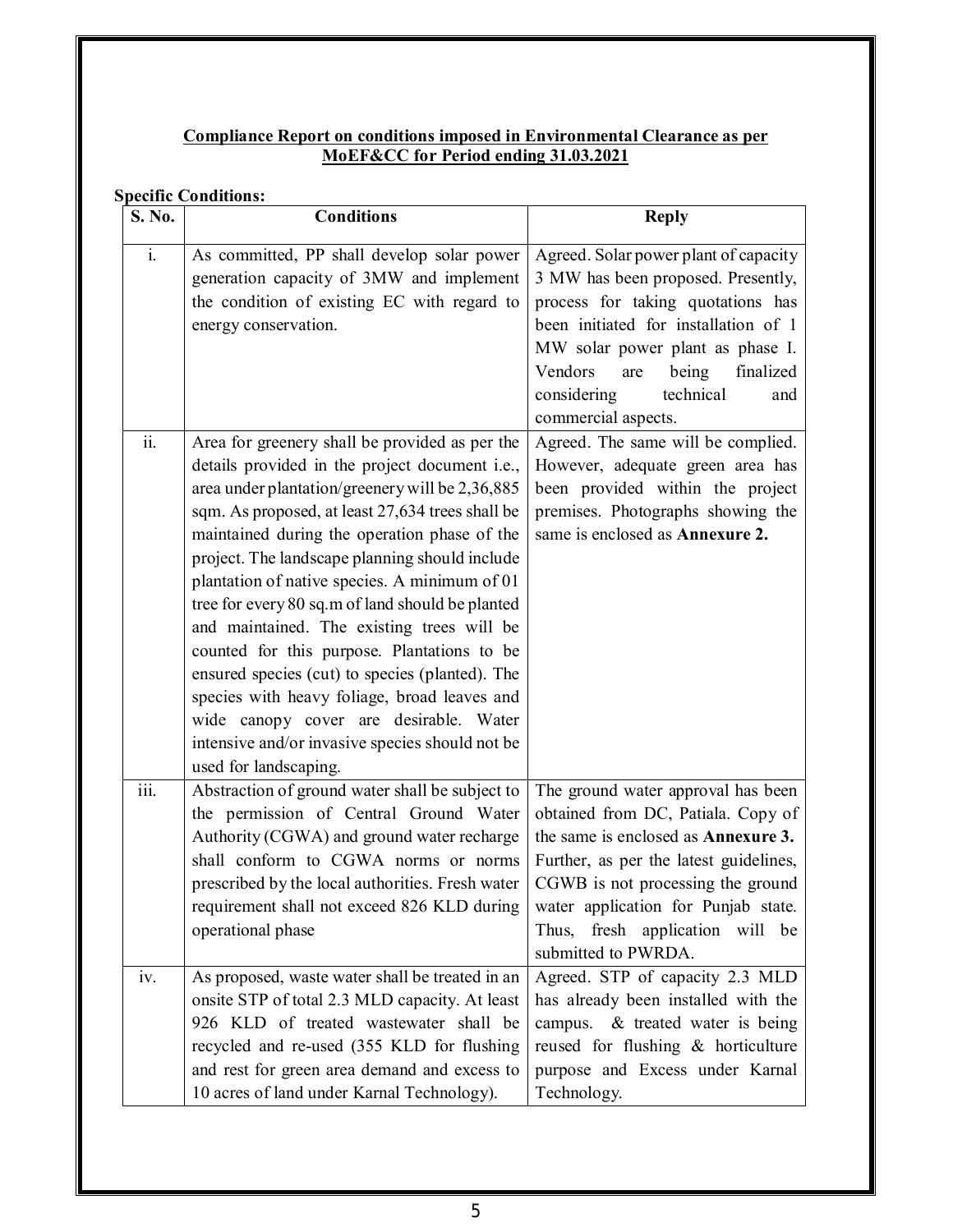|       |                                                      | Photographs showing dual plumbing            |
|-------|------------------------------------------------------|----------------------------------------------|
|       |                                                      | Karnal<br>and<br>area<br>under<br>lines      |
|       |                                                      | Technology is enclosed as Annexure           |
|       |                                                      | 2.                                           |
| V.    | The project proponents would commission a            | Agreed. 3 <sup>rd</sup> party study will be  |
|       | third-party study on the implementation of           | conducted related to water quality           |
|       | conditions related to quality and quantity of        | and its uses.                                |
|       | recycle and reuse of treated water, efficiency of    | Although, ground water monitoring            |
|       | treatment systems, quality of treated water          | has been done by NABL accredited             |
|       | being supplied for flushing (specially the           | laboratory and results are within the        |
|       | bacterial counts), comparative bacteriological       | prescribe limit. Test reports are            |
|       | studies from toilet seats using recycled treated     | enclosed as Annexure 4.                      |
|       | waters and fresh waters for flushing, and            |                                              |
|       | quality of water being supplied through spray        |                                              |
|       | faucets attached to toilet seats.                    |                                              |
| vi.   | The local bye-law provisions on rain water           | Agreed. The same will be complied.           |
|       | harvesting should be followed. If local bye-law      | Presently, 15 nos. of rain water             |
|       | provision is not available, adequate provision       | recharging pits have already been            |
|       | for storage and recharge should be followed as       | constructed<br>for<br>groundwater            |
|       | per the Ministry of Urban Development Model          | recharging.                                  |
|       | Building Byelaws, 2016. As proposed, 31              |                                              |
|       | RWH pits shall be provided for rain water            |                                              |
|       | harvesting after filtration as per the CGWB          |                                              |
|       | norms.                                               |                                              |
| vii.  | The solid waste shall be duly segregated into        | Institute is complying with the Solid        |
|       | and<br>non-biodegradable<br>biodegradable            | Waste Management Rules, 2016.                |
|       | components and handled in separate area              | Solid waste is being duly segregated         |
|       | earmarked for segregation of solid waste, as         | biodegradable<br>into<br>and<br>non-         |
|       | per SWM Rules, 2016. As committed,                   | biodegradable<br>components.                 |
|       | biodegradable waste shall be composted by use        | Biodegradable<br>waste is<br>being           |
|       | of Composter. Inert waste shall be dumped to         | composted by use of Mechanical               |
|       | authorized site. The recyclable waste shall be       | composter<br>having<br>Ton/day<br>$7\degree$ |
|       | sold to resellers.                                   | capacity. Inert waste is being dumped        |
|       |                                                      | to authorized dumping site. The              |
|       |                                                      | recyclable waste is being<br>sold to         |
|       |                                                      | resellers.                                   |
| viii. | The PP shall provide electric charging points in     | Agreed. The electric charging points         |
|       | the parking areas for e-vehicles as committed.       | be provided<br>will<br>in proposed           |
|       |                                                      | buildings.                                   |
| ix.   | The Environmental Clearance to the project is        | Agreed. All the required approvals           |
|       | under<br>provisions<br>of<br>primarily<br><b>EIA</b> | will be obtained as and when                 |
|       | Notification, 2006. The Project Proponent is         | required.                                    |
|       | under<br>obligation<br>obtain<br>approvals<br>to     |                                              |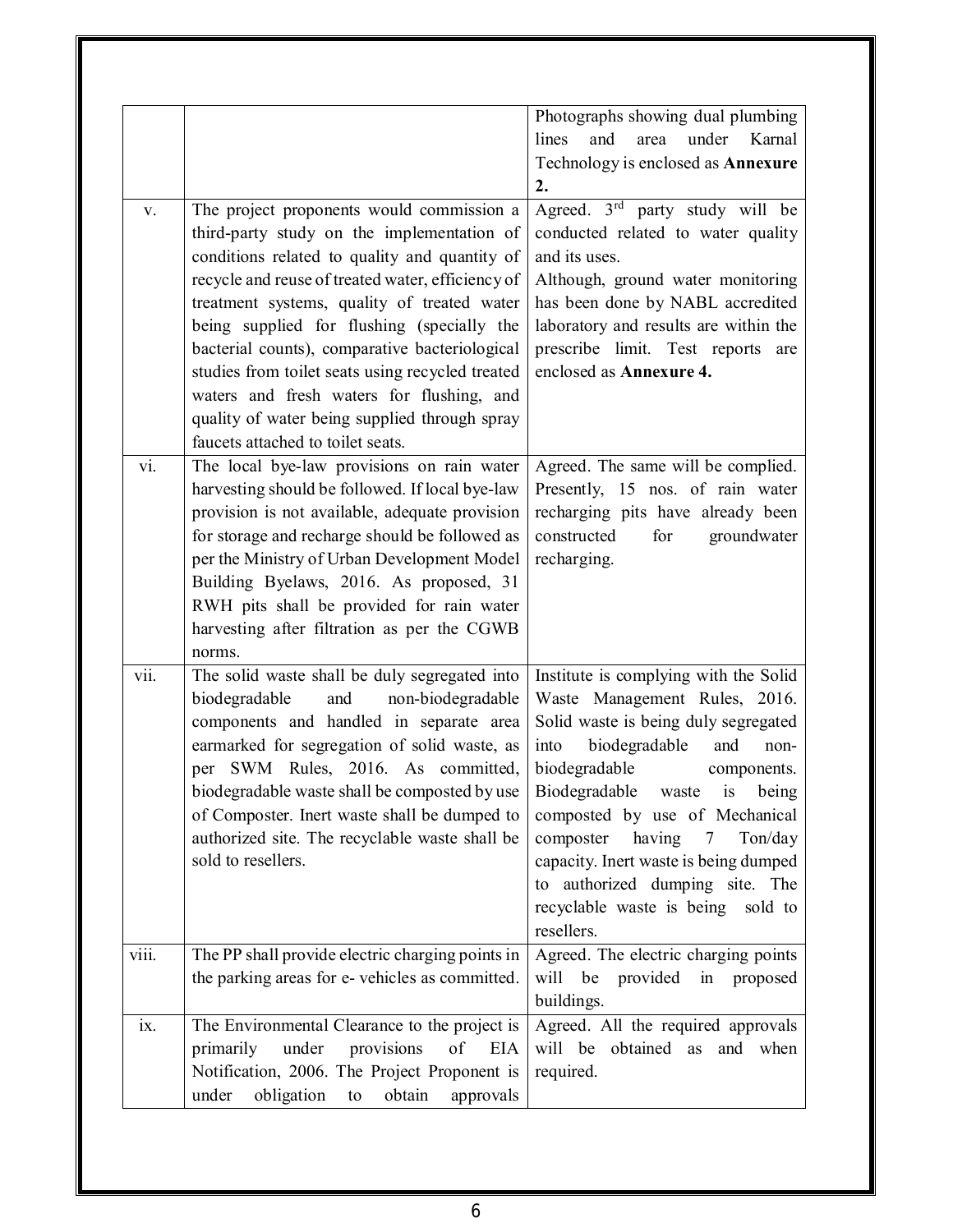| /clearances under any other Acts/ Regulations | • Ground water approval has been           |
|-----------------------------------------------|--------------------------------------------|
| or Statutes as applicable to the project.     | obtained from DC, Patiala. Copy of         |
|                                               | the same is enclosed as <b>Annexure 3.</b> |
|                                               | · Extension in Consent to Establish        |
|                                               | has been obtained from PPCB vide           |
|                                               | Certificate No. CTE/Ext/PTA/               |
|                                               | 2020/12143515 dated 03/04/2020.            |
|                                               | Further, Extension in Consent to           |
|                                               | Establish has been filled to PPCB;         |
|                                               | copy of the CTE is attached along          |
|                                               | as Annexure 5.                             |
|                                               | · Consent to Operate has been              |
|                                               | obtained from PPCB which is valid          |
|                                               | upto $31.03.2022$ and the copy of          |
|                                               | the same is attached along as              |
|                                               | Annexure 6.                                |
|                                               | · Structural Safety certificate has        |
|                                               | been obtained; copy of the same is         |
|                                               | attached along as Annexure 7.              |
|                                               | • Permission for solid waste disposal      |
|                                               | has been obtained; copy of the             |
|                                               | attached<br>is<br>along<br>same<br>as      |
|                                               | <b>Annexure 8.</b>                         |
|                                               |                                            |

### **Standard Conditions:**

#### **I. Statutory Compliance:**

| S. No.         | <b>Conditions</b>                            | <b>Reply</b>                               |
|----------------|----------------------------------------------|--------------------------------------------|
| $\mathbf{i}$ . | The project proponent shall obtain<br>all    | Agreed. All statutory clearances           |
|                | necessary clearance/ permission from all     | have been obtained as and when             |
|                | relevant agencies including town planning    | required.                                  |
|                | authority before commencement of work. All   | • The ground water approval has been       |
|                | the construction shall be done in accordance | obtained from DC, Patiala. Copy of         |
|                | with the local building byelaws.             | the same is enclosed as <b>Annexure 3.</b> |
|                |                                              | • Extension in Consent to Establish        |
|                |                                              | has been obtained from PPCB vide           |
|                |                                              | Certificate No. CTE/Ext/PTA/               |
|                |                                              | 2020/12143515 dated 03/04/2020.            |
|                |                                              | Further, Extension in Consent to           |
|                |                                              | Establish has been filled to PPCB;         |
|                |                                              | copy of the CTE is attached along          |
|                |                                              | as Annexure 5.                             |
|                |                                              | • Consent to Operate has<br>been           |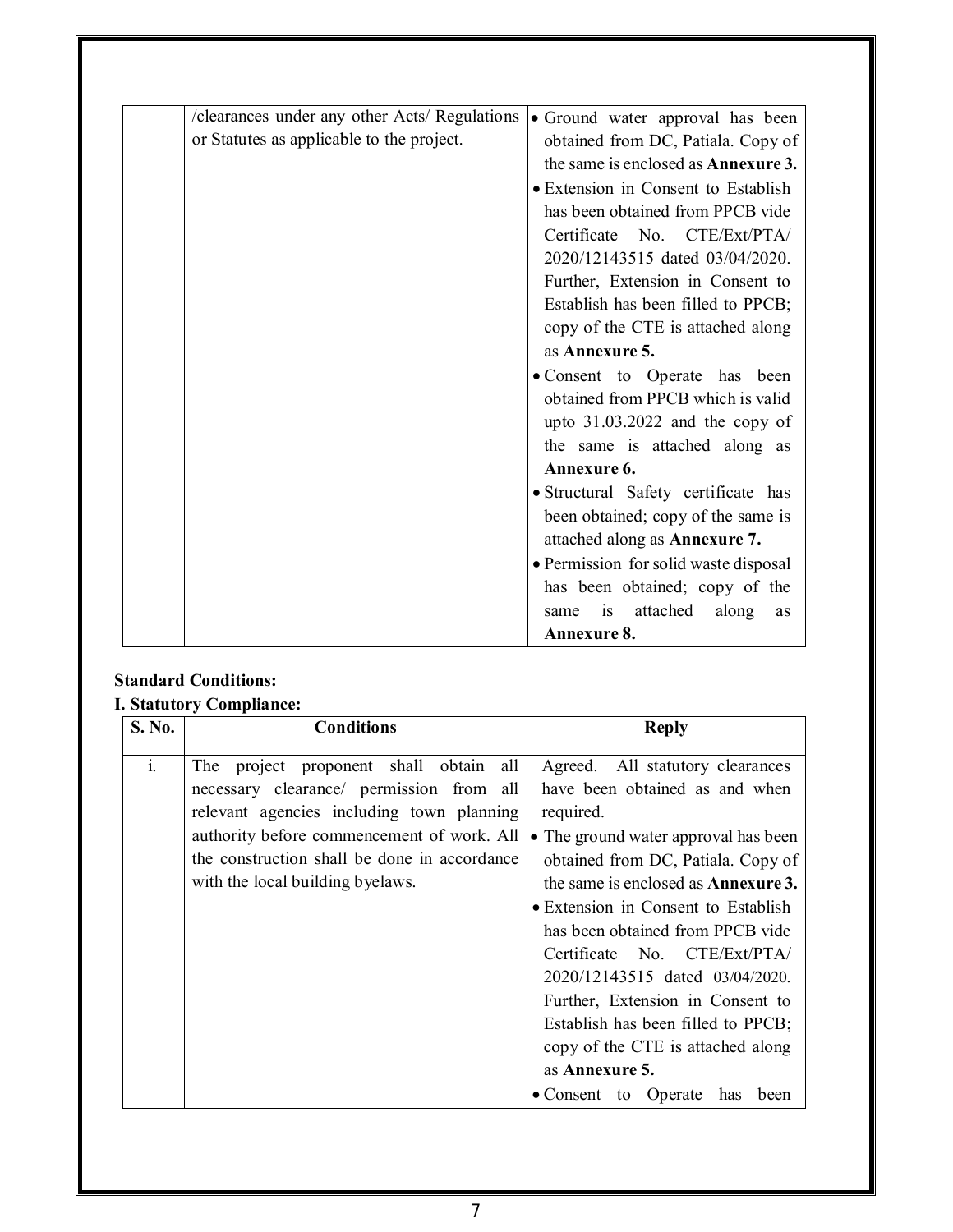|                    |                                                 | obtained from PPCB which is valid      |
|--------------------|-------------------------------------------------|----------------------------------------|
|                    |                                                 | upto 31.03.2022 and the copy of the    |
|                    |                                                 | is<br>attached<br>along<br>same<br>as  |
|                    |                                                 | Annexure 6.                            |
|                    |                                                 | · Structural Safety certificate has    |
|                    |                                                 | been obtained; copy of the same is     |
|                    |                                                 | attached along as Annexure 7.          |
|                    |                                                 | • Permission for solid waste disposal  |
|                    |                                                 | has been obtained; copy of the         |
|                    |                                                 | is<br>attached<br>along<br>same<br>as  |
|                    |                                                 | Annexure 8.                            |
| ii.                | The approval of the Competent Authority shall   | Structural Safety certificate has been |
|                    | be obtained for structural safety of buildings  | obtained; copy of the same is attached |
|                    | due to earthquakes, adequacy of firefighting    | along as Annexure 7.                   |
|                    | equipment etc. as per National Building Code    |                                        |
|                    | including protection measures from lightening   |                                        |
|                    | etc.                                            |                                        |
| $\overline{iii}$ . | The project proponent shall obtain forest       | Not applicable, as no forest land is   |
|                    | clearance under the provisions of Forest        | involved.                              |
|                    | (Conservation) Act, 1980, in case of the        |                                        |
|                    | diversion of forest land for non-forest purpose |                                        |
|                    | involved in the project.                        |                                        |
| iv.                | The project proponent shall obtain clearance    | The project falls outside of the eco-  |
|                    | from the National Board for Wildlife, if        | sensitive zone of Bir Bhadson          |
|                    | applicable.                                     | wildlife sanctuary. Thus, permission   |
|                    |                                                 | from National Board of Wildlife is     |
|                    |                                                 | not applicable.                        |
|                    |                                                 |                                        |
| V.                 | The project proponent shall obtain Consent to   | • Extension in Consent to Establish    |
|                    | Establish / Operate under the provisions of Air | has been obtained from PPCB            |
|                    | (Prevention & Control of Pollution) Act, 1981   | vide<br>Certificate<br>No.             |
|                    | and the Water (Prevention & Control of          | CTE/Ext/PTA/<br>2020/12143515          |
|                    | Pollution) Act, 1974 from the concerned State   | 03/04/2020.<br>dated<br>Further,       |
|                    | Pollution Control Board/ Committee.             | Extension in Consent to Establish      |
|                    |                                                 | has been filled to PPCB; copy of       |
|                    |                                                 | the CTE is attached along as           |
|                    |                                                 | Annexure 5.                            |
|                    |                                                 | • Consent to Operate has been          |
|                    |                                                 | obtained from PPCB which is            |
|                    |                                                 | valid upto 31.03.2022 and the          |
|                    |                                                 | copy of the same is attached along     |
|                    |                                                 | as Annexure 6.                         |
|                    |                                                 |                                        |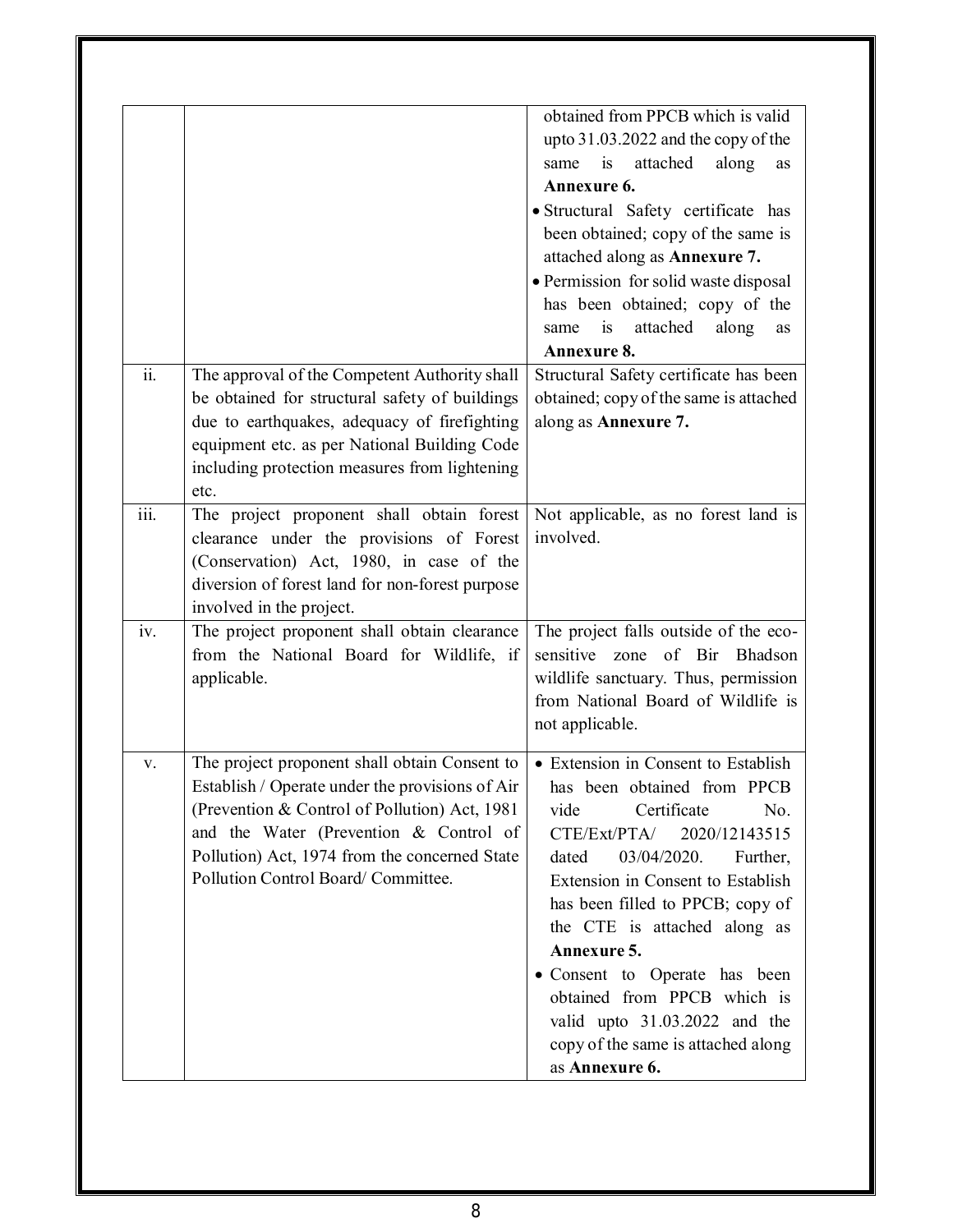| vi.   | The project proponent shall obtain the<br>necessary permission for drawl of ground<br>water / surface water required for the project | Agreed. The ground water approval<br>has been obtained from DC, Patiala.<br>Copy of the same is enclosed as |
|-------|--------------------------------------------------------------------------------------------------------------------------------------|-------------------------------------------------------------------------------------------------------------|
|       | from the competent authority.                                                                                                        | Annexure 3.                                                                                                 |
|       |                                                                                                                                      |                                                                                                             |
|       |                                                                                                                                      | further, as per the latest guidelines,                                                                      |
|       |                                                                                                                                      | CGWB is not processing the ground                                                                           |
|       |                                                                                                                                      | water application for Punjab state.                                                                         |
|       |                                                                                                                                      | Thus, fresh application will be                                                                             |
|       |                                                                                                                                      | submitted to PWRDA.                                                                                         |
| vii.  | A certificate of adequacy of available power                                                                                         | Agreed. The same will be obtained.                                                                          |
|       | from the agency supplying power to the project                                                                                       |                                                                                                             |
|       | along with the load allowed for the project                                                                                          |                                                                                                             |
|       | should be obtained.                                                                                                                  |                                                                                                             |
| viii. | All other statutory clearances such as the                                                                                           | Agreed. All statutory clearances                                                                            |
|       | approvals for storage of diesel from Chief                                                                                           | will be obtained as and when                                                                                |
|       | Controller of Explosives, Fire Department,                                                                                           | required.                                                                                                   |
|       | Civil Aviation Department shall be obtained,                                                                                         | · Structural Safety certificate has                                                                         |
|       | as applicable, by project proponents from the                                                                                        | been obtained; copy of the same is                                                                          |
|       | respective competent authorities.                                                                                                    | attached along as Annexure 7.                                                                               |
| ix.   | The provisions of the<br>Solid<br>Waste                                                                                              | The Institute is complying with the                                                                         |
|       | 2016,<br>Management Rules,<br>e-Waste                                                                                                | Solid Waste Management Rules,                                                                               |
|       | (Management) Rules, 2016, and the Plastics                                                                                           | 2016. The solid waste is being duly                                                                         |
|       |                                                                                                                                      | segregated into biodegradable and                                                                           |
|       | Waste Management Rules, 2016, shall be<br>followed.                                                                                  |                                                                                                             |
|       |                                                                                                                                      | non-biodegradable components.                                                                               |
|       |                                                                                                                                      | Biodegradable waste<br>is<br>being                                                                          |
|       |                                                                                                                                      | composted by use of Mechanical                                                                              |
|       |                                                                                                                                      | composter having 7<br>Ton/day                                                                               |
|       |                                                                                                                                      | capacity. Inert waste is being dumped                                                                       |
|       |                                                                                                                                      | to authorized dumping site. The                                                                             |
|       |                                                                                                                                      | recyclable waste is being sold to                                                                           |
|       |                                                                                                                                      | resellers.                                                                                                  |
| X.    | The project proponent shall follow the                                                                                               | Agreed. Adequate measures are being                                                                         |
|       | ECBC/ECBC-R prescribed by Bureau of                                                                                                  | taken to conserve energy as efficient                                                                       |
|       | Energy Efficiency, Ministry of Power strictly.                                                                                       | external wall, insulated roof, double                                                                       |
|       |                                                                                                                                      | glazed units, high COP chillers, high                                                                       |
|       |                                                                                                                                      | efficiency (Eff1) motors, use of LED                                                                        |
|       |                                                                                                                                      | lighting and occupancy sensors, use                                                                         |
|       |                                                                                                                                      | of low flow fixtures prescribed under                                                                       |
|       |                                                                                                                                      | the Energy conservation Building                                                                            |
|       |                                                                                                                                      | Code.                                                                                                       |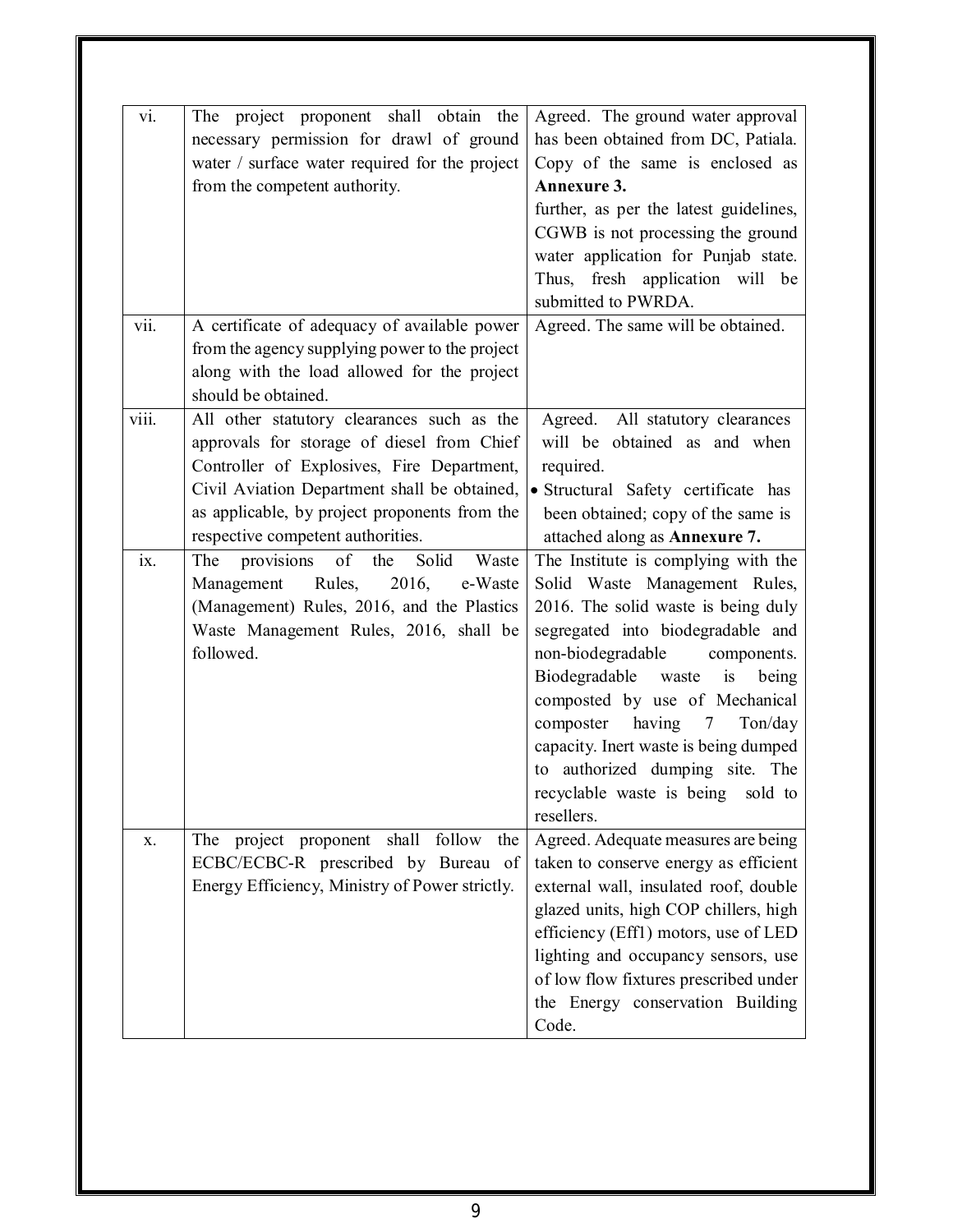### **Air Quality Monitoring and Preservation:**

| S. No.         | <b>Conditions</b>                                                                                                                                                                                                                                                                                                                                                                                                                                   | <b>Reply</b>                                                                                                                                                                                                                                                                                                   |
|----------------|-----------------------------------------------------------------------------------------------------------------------------------------------------------------------------------------------------------------------------------------------------------------------------------------------------------------------------------------------------------------------------------------------------------------------------------------------------|----------------------------------------------------------------------------------------------------------------------------------------------------------------------------------------------------------------------------------------------------------------------------------------------------------------|
| $\mathbf{i}$ . | Notification GSR 94(E) dated 25.01.2018 of<br>MoEF&CC<br>regarding<br>Mandatory<br>Implementation of Dust Mitigation Measures<br>for Construction and Demolition Activities for<br>projects requiring Environmental Clearance<br>shall be complied with.                                                                                                                                                                                            | Suitable dust mitigation measures<br>will be implemented like water<br>sprinkling, providing wind<br>wall<br>barriers, tarpaulin sheets, so that there<br>will be minimum impact on the<br>environment.                                                                                                        |
| ii.            | A management plan shall be drawn up and<br>implemented to contain the current exceedance<br>in ambient air quality at the site.                                                                                                                                                                                                                                                                                                                     | Agreed. All necessary steps will be<br>taken care to reduce the air pollution<br>and to improve the air quality.<br>Further, monitoring of ambient air<br>quality is being done by NABL<br>accredited laboratory. Test reports<br>are enclosed as Annexure 4.                                                  |
| iii.           | The project proponent shall install system to<br>carryout Ambient Air Quality monitoring for<br>common/criterion parameters relevant to the<br>main pollutants released (e.g., PM <sub>10</sub> and PM <sub>2.5</sub> )<br>covering upwind and downwind directions<br>during the construction period.                                                                                                                                               | Agreed. Ambient<br>quality<br>air<br>monitoring station has been installed<br>with project premises. Further, recent<br>monitoring has been carried out and<br>all the parameters are within the<br>permissible limits. Test reports for<br>ambient air quality monitoring is<br>attached along as Annexure 4. |
| iv.            | Diesel power generating sets proposed as<br>source of backup power should be of enclosed<br>type and conform to rules made under the<br>Environment (Protection) Act, 1986. The<br>height of stack of DG sets should be equal to<br>the height needed for the combined capacity of<br>all proposed DG sets. Use of low sulphur<br>diesel. The location of the DG sets may be<br>decided with in consultation with State<br>Pollution Control Board. | Agreed. DG sets have been installed<br>with proper stack height and inbuilt<br>enclosure to control air and noise<br>pollution as per provision of EPA<br>rules. Low Sulphur diesel is being<br>used in the DG set. Further, the same<br>will be complied for proposed DG<br>sets.                             |
| V.             | Construction<br>site<br>shall<br>be<br>adequately<br>barricaded before the construction begins.<br>Dust, smoke & other air pollution prevention<br>measures shall be provided for the building as<br>well as the site. These measures shall include<br>screens for the building under construction,<br>continuous dust/ wind breaking walls all                                                                                                     | Agreed. All necessary steps like<br>sheets<br>barricading<br>around<br>construction area, tarpaulin sheets for<br>vehicles<br>covering<br>carrying<br>construction<br>regular<br>materials,<br>sprinkling of water etc. will be<br>followed to reduce the air pollution.                                       |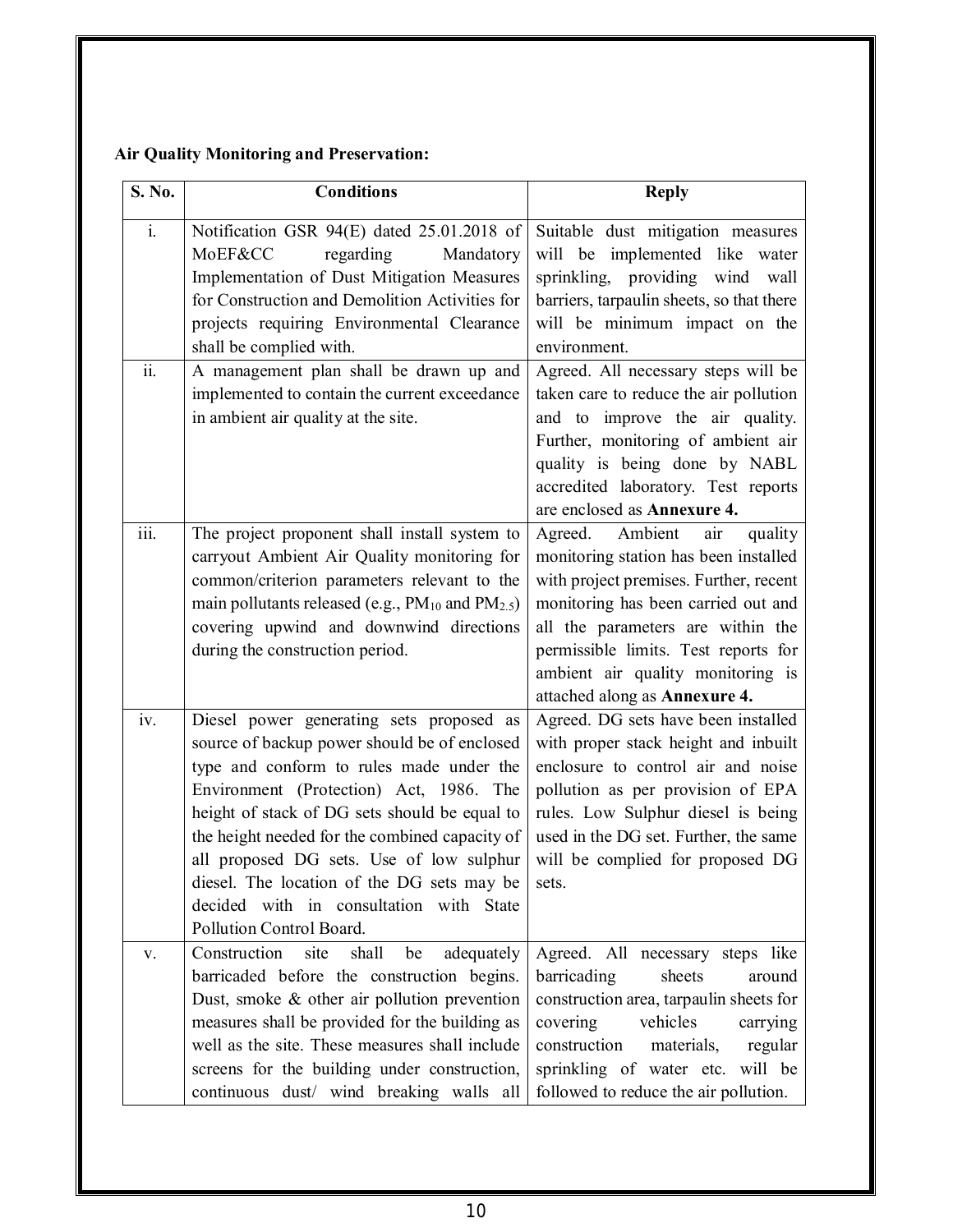| around the site (at least 3- meter height).<br>Plastic/tarpaulin sheet covers shall be provided<br>for vehicles bringing in sand, cement, murram<br>and other construction materials prone to<br>causing dust pollution at the site as well as<br>taking out debris from the site.<br>Sand, murram, loose soil, cement, stored on<br>vi.<br>Agreed. The sand, cement, or other<br>site shall be covered adequately so as to<br>construction material will not be kept<br>prevent dust pollution.<br>in open.<br>vii.<br>Wet jet shall be provided for grinding and stone<br>Agreed.<br>cutting.<br>viii.<br>Unpaved surfaces and loose soil shall be<br>Agreed. Water sprinkling will be<br>adequately sprinkled with water to suppress<br>practiced to suppress dust. However<br>the same is being followed in under<br>dust.<br>construction buildings also.<br>All construction and demolition debris shall be<br>The<br>ix.<br>Agreed.<br>construction<br>and<br>demolition debris will be stored at<br>stored at the site (and not dumped on the roads<br>or open spaces outside) before they are<br>earmarked area within the project and<br>properly disposed. All demolition<br>used for levelling purpose<br>and<br>or<br>construction waste shall be managed as per the<br>construction of internal roads.<br>provisions of the Construction and Demolition<br>Waste Management Rules 2016.<br>The diesel generator sets to be used during<br>Agreed. DG set used at construction<br>X.<br>construction phase shall be low sulphur diesel<br>site will be of low sulphur diesel as<br>type and shall conform to Environmental<br>per the norms.<br>(Protection) prescribed for air and noise<br>emission standards.<br>Existing DG sets have been installed<br>The gaseous emissions from DG set shall be<br>xi.<br>dispersed through adequate stack height as per<br>with proper stack height and inbuilt<br>CPCB standards. Acoustic enclosure shall be<br>enclosure to control air and noise<br>pollution as per provision of EPA<br>provided to the DG sets to mitigate the noise<br>rules. Further, the same will be<br>pollution. Low sulphur diesel shall be used.<br>The location of the DG set and exhaust pipe<br>followed for proposed DG sets.<br>height shall be as per the provisions of the<br>Central Pollution Control Board (CPCB)<br>norms.<br>For indoor air quality the ventilation provisions<br>Agreed. National Building Code will<br>xii.<br>as per National Building Code of India.<br>be followed in the project. |  |  |
|--------------------------------------------------------------------------------------------------------------------------------------------------------------------------------------------------------------------------------------------------------------------------------------------------------------------------------------------------------------------------------------------------------------------------------------------------------------------------------------------------------------------------------------------------------------------------------------------------------------------------------------------------------------------------------------------------------------------------------------------------------------------------------------------------------------------------------------------------------------------------------------------------------------------------------------------------------------------------------------------------------------------------------------------------------------------------------------------------------------------------------------------------------------------------------------------------------------------------------------------------------------------------------------------------------------------------------------------------------------------------------------------------------------------------------------------------------------------------------------------------------------------------------------------------------------------------------------------------------------------------------------------------------------------------------------------------------------------------------------------------------------------------------------------------------------------------------------------------------------------------------------------------------------------------------------------------------------------------------------------------------------------------------------------------------------------------------------------------------------------------------------------------------------------------------------------------------------------------------------------------------------------------------------------------------------------------------------------------------------------------------------------------------------------------------------------------------------------------------------------------------------------------------------------------------|--|--|
|                                                                                                                                                                                                                                                                                                                                                                                                                                                                                                                                                                                                                                                                                                                                                                                                                                                                                                                                                                                                                                                                                                                                                                                                                                                                                                                                                                                                                                                                                                                                                                                                                                                                                                                                                                                                                                                                                                                                                                                                                                                                                                                                                                                                                                                                                                                                                                                                                                                                                                                                                        |  |  |
|                                                                                                                                                                                                                                                                                                                                                                                                                                                                                                                                                                                                                                                                                                                                                                                                                                                                                                                                                                                                                                                                                                                                                                                                                                                                                                                                                                                                                                                                                                                                                                                                                                                                                                                                                                                                                                                                                                                                                                                                                                                                                                                                                                                                                                                                                                                                                                                                                                                                                                                                                        |  |  |
|                                                                                                                                                                                                                                                                                                                                                                                                                                                                                                                                                                                                                                                                                                                                                                                                                                                                                                                                                                                                                                                                                                                                                                                                                                                                                                                                                                                                                                                                                                                                                                                                                                                                                                                                                                                                                                                                                                                                                                                                                                                                                                                                                                                                                                                                                                                                                                                                                                                                                                                                                        |  |  |
|                                                                                                                                                                                                                                                                                                                                                                                                                                                                                                                                                                                                                                                                                                                                                                                                                                                                                                                                                                                                                                                                                                                                                                                                                                                                                                                                                                                                                                                                                                                                                                                                                                                                                                                                                                                                                                                                                                                                                                                                                                                                                                                                                                                                                                                                                                                                                                                                                                                                                                                                                        |  |  |
|                                                                                                                                                                                                                                                                                                                                                                                                                                                                                                                                                                                                                                                                                                                                                                                                                                                                                                                                                                                                                                                                                                                                                                                                                                                                                                                                                                                                                                                                                                                                                                                                                                                                                                                                                                                                                                                                                                                                                                                                                                                                                                                                                                                                                                                                                                                                                                                                                                                                                                                                                        |  |  |
|                                                                                                                                                                                                                                                                                                                                                                                                                                                                                                                                                                                                                                                                                                                                                                                                                                                                                                                                                                                                                                                                                                                                                                                                                                                                                                                                                                                                                                                                                                                                                                                                                                                                                                                                                                                                                                                                                                                                                                                                                                                                                                                                                                                                                                                                                                                                                                                                                                                                                                                                                        |  |  |
|                                                                                                                                                                                                                                                                                                                                                                                                                                                                                                                                                                                                                                                                                                                                                                                                                                                                                                                                                                                                                                                                                                                                                                                                                                                                                                                                                                                                                                                                                                                                                                                                                                                                                                                                                                                                                                                                                                                                                                                                                                                                                                                                                                                                                                                                                                                                                                                                                                                                                                                                                        |  |  |
|                                                                                                                                                                                                                                                                                                                                                                                                                                                                                                                                                                                                                                                                                                                                                                                                                                                                                                                                                                                                                                                                                                                                                                                                                                                                                                                                                                                                                                                                                                                                                                                                                                                                                                                                                                                                                                                                                                                                                                                                                                                                                                                                                                                                                                                                                                                                                                                                                                                                                                                                                        |  |  |
|                                                                                                                                                                                                                                                                                                                                                                                                                                                                                                                                                                                                                                                                                                                                                                                                                                                                                                                                                                                                                                                                                                                                                                                                                                                                                                                                                                                                                                                                                                                                                                                                                                                                                                                                                                                                                                                                                                                                                                                                                                                                                                                                                                                                                                                                                                                                                                                                                                                                                                                                                        |  |  |
|                                                                                                                                                                                                                                                                                                                                                                                                                                                                                                                                                                                                                                                                                                                                                                                                                                                                                                                                                                                                                                                                                                                                                                                                                                                                                                                                                                                                                                                                                                                                                                                                                                                                                                                                                                                                                                                                                                                                                                                                                                                                                                                                                                                                                                                                                                                                                                                                                                                                                                                                                        |  |  |
|                                                                                                                                                                                                                                                                                                                                                                                                                                                                                                                                                                                                                                                                                                                                                                                                                                                                                                                                                                                                                                                                                                                                                                                                                                                                                                                                                                                                                                                                                                                                                                                                                                                                                                                                                                                                                                                                                                                                                                                                                                                                                                                                                                                                                                                                                                                                                                                                                                                                                                                                                        |  |  |
|                                                                                                                                                                                                                                                                                                                                                                                                                                                                                                                                                                                                                                                                                                                                                                                                                                                                                                                                                                                                                                                                                                                                                                                                                                                                                                                                                                                                                                                                                                                                                                                                                                                                                                                                                                                                                                                                                                                                                                                                                                                                                                                                                                                                                                                                                                                                                                                                                                                                                                                                                        |  |  |
|                                                                                                                                                                                                                                                                                                                                                                                                                                                                                                                                                                                                                                                                                                                                                                                                                                                                                                                                                                                                                                                                                                                                                                                                                                                                                                                                                                                                                                                                                                                                                                                                                                                                                                                                                                                                                                                                                                                                                                                                                                                                                                                                                                                                                                                                                                                                                                                                                                                                                                                                                        |  |  |
|                                                                                                                                                                                                                                                                                                                                                                                                                                                                                                                                                                                                                                                                                                                                                                                                                                                                                                                                                                                                                                                                                                                                                                                                                                                                                                                                                                                                                                                                                                                                                                                                                                                                                                                                                                                                                                                                                                                                                                                                                                                                                                                                                                                                                                                                                                                                                                                                                                                                                                                                                        |  |  |
|                                                                                                                                                                                                                                                                                                                                                                                                                                                                                                                                                                                                                                                                                                                                                                                                                                                                                                                                                                                                                                                                                                                                                                                                                                                                                                                                                                                                                                                                                                                                                                                                                                                                                                                                                                                                                                                                                                                                                                                                                                                                                                                                                                                                                                                                                                                                                                                                                                                                                                                                                        |  |  |
|                                                                                                                                                                                                                                                                                                                                                                                                                                                                                                                                                                                                                                                                                                                                                                                                                                                                                                                                                                                                                                                                                                                                                                                                                                                                                                                                                                                                                                                                                                                                                                                                                                                                                                                                                                                                                                                                                                                                                                                                                                                                                                                                                                                                                                                                                                                                                                                                                                                                                                                                                        |  |  |
|                                                                                                                                                                                                                                                                                                                                                                                                                                                                                                                                                                                                                                                                                                                                                                                                                                                                                                                                                                                                                                                                                                                                                                                                                                                                                                                                                                                                                                                                                                                                                                                                                                                                                                                                                                                                                                                                                                                                                                                                                                                                                                                                                                                                                                                                                                                                                                                                                                                                                                                                                        |  |  |
|                                                                                                                                                                                                                                                                                                                                                                                                                                                                                                                                                                                                                                                                                                                                                                                                                                                                                                                                                                                                                                                                                                                                                                                                                                                                                                                                                                                                                                                                                                                                                                                                                                                                                                                                                                                                                                                                                                                                                                                                                                                                                                                                                                                                                                                                                                                                                                                                                                                                                                                                                        |  |  |
|                                                                                                                                                                                                                                                                                                                                                                                                                                                                                                                                                                                                                                                                                                                                                                                                                                                                                                                                                                                                                                                                                                                                                                                                                                                                                                                                                                                                                                                                                                                                                                                                                                                                                                                                                                                                                                                                                                                                                                                                                                                                                                                                                                                                                                                                                                                                                                                                                                                                                                                                                        |  |  |
|                                                                                                                                                                                                                                                                                                                                                                                                                                                                                                                                                                                                                                                                                                                                                                                                                                                                                                                                                                                                                                                                                                                                                                                                                                                                                                                                                                                                                                                                                                                                                                                                                                                                                                                                                                                                                                                                                                                                                                                                                                                                                                                                                                                                                                                                                                                                                                                                                                                                                                                                                        |  |  |
|                                                                                                                                                                                                                                                                                                                                                                                                                                                                                                                                                                                                                                                                                                                                                                                                                                                                                                                                                                                                                                                                                                                                                                                                                                                                                                                                                                                                                                                                                                                                                                                                                                                                                                                                                                                                                                                                                                                                                                                                                                                                                                                                                                                                                                                                                                                                                                                                                                                                                                                                                        |  |  |
|                                                                                                                                                                                                                                                                                                                                                                                                                                                                                                                                                                                                                                                                                                                                                                                                                                                                                                                                                                                                                                                                                                                                                                                                                                                                                                                                                                                                                                                                                                                                                                                                                                                                                                                                                                                                                                                                                                                                                                                                                                                                                                                                                                                                                                                                                                                                                                                                                                                                                                                                                        |  |  |
|                                                                                                                                                                                                                                                                                                                                                                                                                                                                                                                                                                                                                                                                                                                                                                                                                                                                                                                                                                                                                                                                                                                                                                                                                                                                                                                                                                                                                                                                                                                                                                                                                                                                                                                                                                                                                                                                                                                                                                                                                                                                                                                                                                                                                                                                                                                                                                                                                                                                                                                                                        |  |  |
|                                                                                                                                                                                                                                                                                                                                                                                                                                                                                                                                                                                                                                                                                                                                                                                                                                                                                                                                                                                                                                                                                                                                                                                                                                                                                                                                                                                                                                                                                                                                                                                                                                                                                                                                                                                                                                                                                                                                                                                                                                                                                                                                                                                                                                                                                                                                                                                                                                                                                                                                                        |  |  |
|                                                                                                                                                                                                                                                                                                                                                                                                                                                                                                                                                                                                                                                                                                                                                                                                                                                                                                                                                                                                                                                                                                                                                                                                                                                                                                                                                                                                                                                                                                                                                                                                                                                                                                                                                                                                                                                                                                                                                                                                                                                                                                                                                                                                                                                                                                                                                                                                                                                                                                                                                        |  |  |
|                                                                                                                                                                                                                                                                                                                                                                                                                                                                                                                                                                                                                                                                                                                                                                                                                                                                                                                                                                                                                                                                                                                                                                                                                                                                                                                                                                                                                                                                                                                                                                                                                                                                                                                                                                                                                                                                                                                                                                                                                                                                                                                                                                                                                                                                                                                                                                                                                                                                                                                                                        |  |  |
|                                                                                                                                                                                                                                                                                                                                                                                                                                                                                                                                                                                                                                                                                                                                                                                                                                                                                                                                                                                                                                                                                                                                                                                                                                                                                                                                                                                                                                                                                                                                                                                                                                                                                                                                                                                                                                                                                                                                                                                                                                                                                                                                                                                                                                                                                                                                                                                                                                                                                                                                                        |  |  |
|                                                                                                                                                                                                                                                                                                                                                                                                                                                                                                                                                                                                                                                                                                                                                                                                                                                                                                                                                                                                                                                                                                                                                                                                                                                                                                                                                                                                                                                                                                                                                                                                                                                                                                                                                                                                                                                                                                                                                                                                                                                                                                                                                                                                                                                                                                                                                                                                                                                                                                                                                        |  |  |
|                                                                                                                                                                                                                                                                                                                                                                                                                                                                                                                                                                                                                                                                                                                                                                                                                                                                                                                                                                                                                                                                                                                                                                                                                                                                                                                                                                                                                                                                                                                                                                                                                                                                                                                                                                                                                                                                                                                                                                                                                                                                                                                                                                                                                                                                                                                                                                                                                                                                                                                                                        |  |  |
|                                                                                                                                                                                                                                                                                                                                                                                                                                                                                                                                                                                                                                                                                                                                                                                                                                                                                                                                                                                                                                                                                                                                                                                                                                                                                                                                                                                                                                                                                                                                                                                                                                                                                                                                                                                                                                                                                                                                                                                                                                                                                                                                                                                                                                                                                                                                                                                                                                                                                                                                                        |  |  |
|                                                                                                                                                                                                                                                                                                                                                                                                                                                                                                                                                                                                                                                                                                                                                                                                                                                                                                                                                                                                                                                                                                                                                                                                                                                                                                                                                                                                                                                                                                                                                                                                                                                                                                                                                                                                                                                                                                                                                                                                                                                                                                                                                                                                                                                                                                                                                                                                                                                                                                                                                        |  |  |
|                                                                                                                                                                                                                                                                                                                                                                                                                                                                                                                                                                                                                                                                                                                                                                                                                                                                                                                                                                                                                                                                                                                                                                                                                                                                                                                                                                                                                                                                                                                                                                                                                                                                                                                                                                                                                                                                                                                                                                                                                                                                                                                                                                                                                                                                                                                                                                                                                                                                                                                                                        |  |  |
|                                                                                                                                                                                                                                                                                                                                                                                                                                                                                                                                                                                                                                                                                                                                                                                                                                                                                                                                                                                                                                                                                                                                                                                                                                                                                                                                                                                                                                                                                                                                                                                                                                                                                                                                                                                                                                                                                                                                                                                                                                                                                                                                                                                                                                                                                                                                                                                                                                                                                                                                                        |  |  |
|                                                                                                                                                                                                                                                                                                                                                                                                                                                                                                                                                                                                                                                                                                                                                                                                                                                                                                                                                                                                                                                                                                                                                                                                                                                                                                                                                                                                                                                                                                                                                                                                                                                                                                                                                                                                                                                                                                                                                                                                                                                                                                                                                                                                                                                                                                                                                                                                                                                                                                                                                        |  |  |
|                                                                                                                                                                                                                                                                                                                                                                                                                                                                                                                                                                                                                                                                                                                                                                                                                                                                                                                                                                                                                                                                                                                                                                                                                                                                                                                                                                                                                                                                                                                                                                                                                                                                                                                                                                                                                                                                                                                                                                                                                                                                                                                                                                                                                                                                                                                                                                                                                                                                                                                                                        |  |  |
|                                                                                                                                                                                                                                                                                                                                                                                                                                                                                                                                                                                                                                                                                                                                                                                                                                                                                                                                                                                                                                                                                                                                                                                                                                                                                                                                                                                                                                                                                                                                                                                                                                                                                                                                                                                                                                                                                                                                                                                                                                                                                                                                                                                                                                                                                                                                                                                                                                                                                                                                                        |  |  |
|                                                                                                                                                                                                                                                                                                                                                                                                                                                                                                                                                                                                                                                                                                                                                                                                                                                                                                                                                                                                                                                                                                                                                                                                                                                                                                                                                                                                                                                                                                                                                                                                                                                                                                                                                                                                                                                                                                                                                                                                                                                                                                                                                                                                                                                                                                                                                                                                                                                                                                                                                        |  |  |
|                                                                                                                                                                                                                                                                                                                                                                                                                                                                                                                                                                                                                                                                                                                                                                                                                                                                                                                                                                                                                                                                                                                                                                                                                                                                                                                                                                                                                                                                                                                                                                                                                                                                                                                                                                                                                                                                                                                                                                                                                                                                                                                                                                                                                                                                                                                                                                                                                                                                                                                                                        |  |  |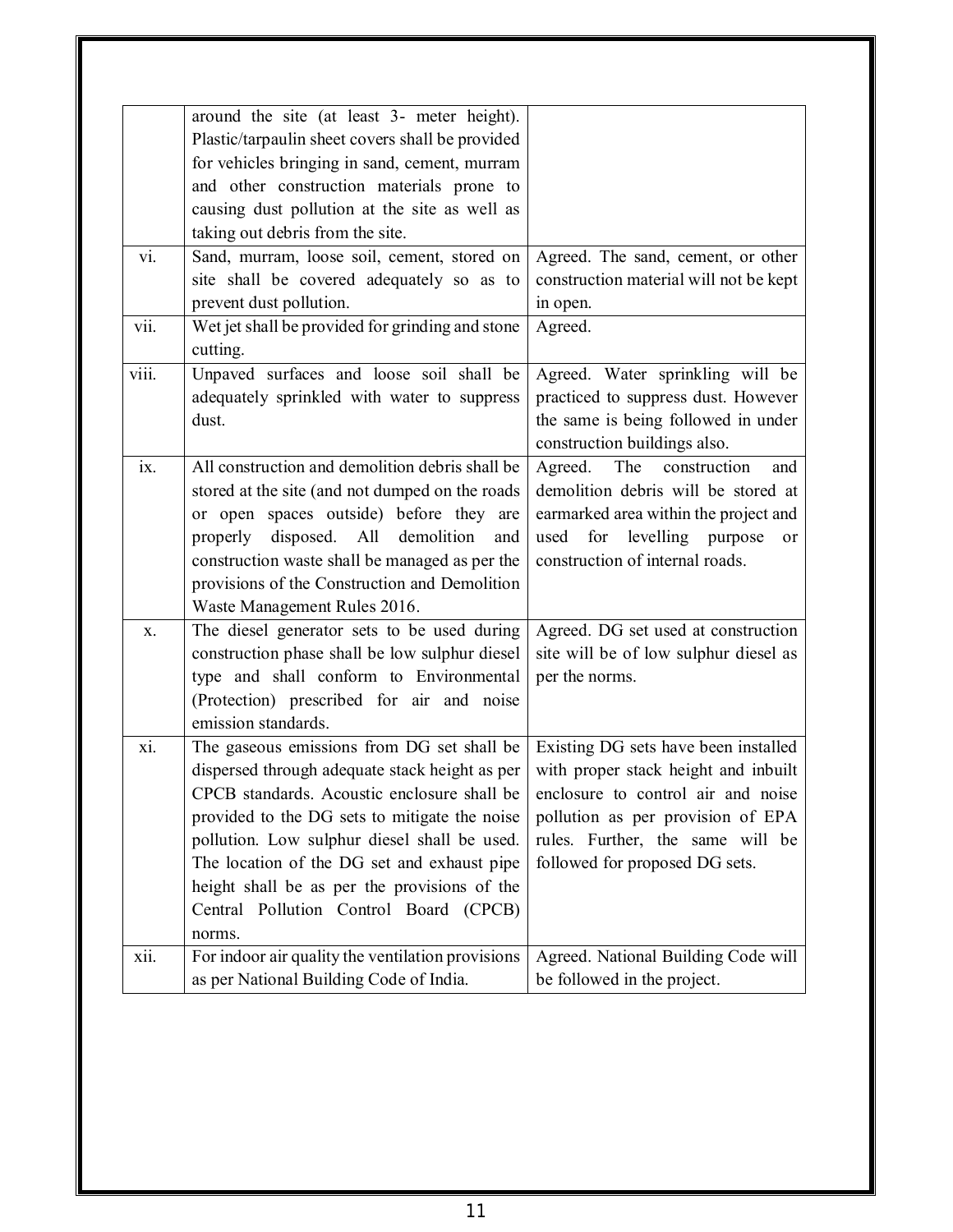|  |  |  |  | <b>Water Quality Monitoring and Preservation:</b> |
|--|--|--|--|---------------------------------------------------|
|--|--|--|--|---------------------------------------------------|

| S. No.                    | <b>Conditions</b>                                                                                                                                                                                                                                                                                                                                                                                                                                     | <b>Reply</b>                                                                                                                                                                                                                                                                                           |
|---------------------------|-------------------------------------------------------------------------------------------------------------------------------------------------------------------------------------------------------------------------------------------------------------------------------------------------------------------------------------------------------------------------------------------------------------------------------------------------------|--------------------------------------------------------------------------------------------------------------------------------------------------------------------------------------------------------------------------------------------------------------------------------------------------------|
| $\mathbf{i}$ .            | The natural drain system should be maintained<br>for ensuring unrestricted flow of water. No<br>construction shall be allowed to obstruct the<br>natural drainage through the site, on wetland<br>and water bodies. Check dams, bio-swales,<br>and other sustainable urban<br>landscape,<br>drainage systems (SUDS) are allowed for<br>maintaining the drainage pattern and to harvest<br>rain water.                                                 | Agreed. The same will be taken care<br>and natural drainage will not be<br>affected due to construction of<br>project.                                                                                                                                                                                 |
| $\overline{ii}$ .         | Buildings shall be designed to follow the<br>natural topography as much as possible.<br>Minimum cutting and filling should be done.                                                                                                                                                                                                                                                                                                                   | Agreed. The same will be followed.                                                                                                                                                                                                                                                                     |
| $\overline{\text{iii}}$ . | The quantity of fresh water usage, water<br>recycling and rainwater harvesting shall be<br>measured and recorded to monitor the water<br>balance as projected by the project proponent.<br>The record shall be submitted to the Regional<br>Office, MoEF&CC along with six monthly<br>monitoring reports.                                                                                                                                             | The electromagnetic flow meter has<br>already been provided on the existing<br>borewells record of meter readings is<br>being maintained.                                                                                                                                                              |
| iv.                       | A certificate shall be obtained from the local<br>body supplying water, specifying the total<br>annual water availability with the local<br>authority, the quantity of water already<br>committed, the quantity of water allotted to the<br>project under consideration and the balance<br>water available. This should be specified<br>separately for ground water and surface water<br>sources, ensuring that there is no impact on<br>other users. | The ground water approval has been<br>obtained from DC, Patiala. Copy of<br>the same is enclosed as <b>Annexure 3.</b><br>further, as per the latest guidelines,<br>CGWB is not processing the ground<br>water application for Punjab state.<br>Thus, fresh application will be<br>submitted to PWRDA. |
| V.                        | At least 20% of the open spaces as required by<br>the local building bye- laws shall be pervious.<br>Use of Grass pavers, paver blocks with at least<br>50% opening, landscape etc. would be<br>considered as pervious surface.                                                                                                                                                                                                                       | Agreed. Proper open spaces will be<br>provided as per the local building<br>bye-laws.                                                                                                                                                                                                                  |
| vi.                       | Installation of dual pipe plumbing for<br>supplying fresh water for drinking, cooking<br>and bathing etc. and other for supply of                                                                                                                                                                                                                                                                                                                     | Agreed, dual plumbing system will<br>be provided and treated water will be<br>reused for flushing as well as for                                                                                                                                                                                       |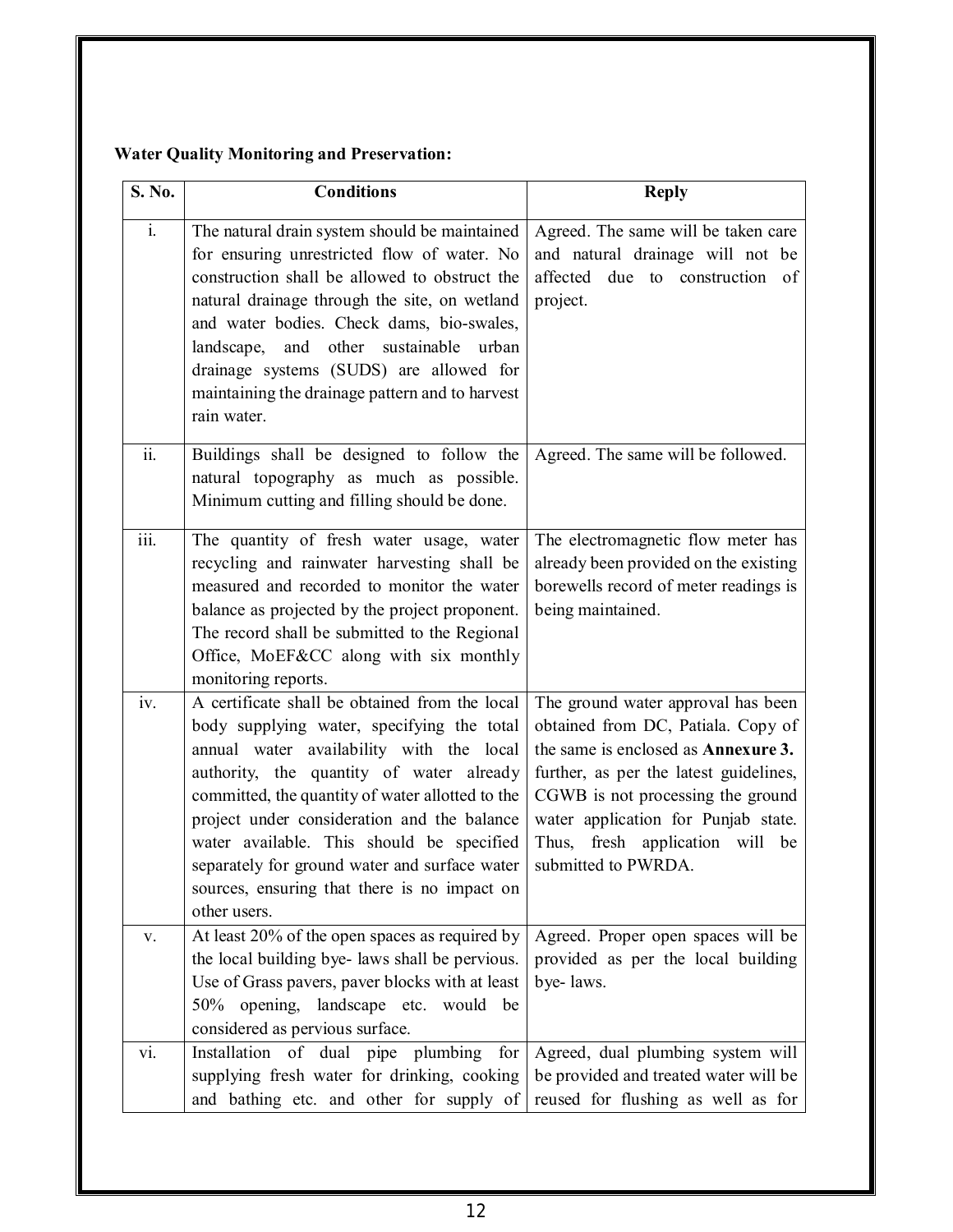|       | recycled water for flushing,<br>landscape        | horticulture purpose. Further, dual   |
|-------|--------------------------------------------------|---------------------------------------|
|       | irrigation, car washing, thermal cooling,        | plumbing<br>system<br>has<br>already  |
|       | conditioning etc. shall be done.                 | provided in existing<br>building.     |
|       |                                                  | Photograph showing the same is        |
|       |                                                  | enclosed as Annexure 2.               |
| vii.  | Use of water saving devices/ fixtures (viz. low  | Agreed, low flow fixtures will be     |
|       | flow flushing systems; use of low flow faucets   | provided for the reduction of water   |
|       | tap aerators etc.) for water conservation shall  | usage.                                |
|       | be incorporated in the building plan.            |                                       |
| viii. | Separation of grey and black water should be     | Agreed, dual plumbing system will     |
|       | done by the use of dual plumbing system. In      | be provided.                          |
|       | of single<br>stack system separate<br>case       |                                       |
|       | recirculation lines for flushing by giving dual  |                                       |
|       | plumbing system be done.                         |                                       |
| ix.   | Water demand during construction should be       | Agreed. Curing agents as well as      |
|       | reduced by use of pre- mixed concrete, curing    | other best practices will be used     |
|       | agents and other best practices referred.        | construction<br>during<br>work<br>for |
|       |                                                  | reducing water demand.                |
| X.    | Rain water harvesting recharge pits/storage      | Agreed, 15 nos. of rain water         |
|       | tanks shall be provided for ground water         | recharging pits have already been     |
|       | recharging as per the CGWB norms.                | provided so as to compensate the      |
|       |                                                  | abstraction of ground water. Further, |
|       |                                                  | 11 nos. of rain water recharging pits |
|       |                                                  | have been proposed within project     |
|       |                                                  | premises.                             |
| xi.   | A rain water harvesting plan needs to be         | 15 nos. of rain water recharging pits |
|       | designed where the recharge bores of             | have already been provided within     |
|       | minimum one recharge bore per 5,000 square       | project premises for groundwater      |
|       | meters of built- up area and storage capacity of | recharging. Further, 11 nos. of rain  |
|       | minimum one day of total fresh water             | water recharging pits have been       |
|       | requirement shall be provided. In areas where    | proposed within project premises.     |
|       | ground water recharge is not feasible, the rain  |                                       |
|       | water should be harvested and stored for reuse.  |                                       |
|       | The ground water shall not be withdrawn          |                                       |
|       | without<br>approval from the Competent           |                                       |
|       | Authority.                                       |                                       |
| xii.  | All recharge should be limited to shallow        | Agreed.                               |
|       | aquifer.                                         |                                       |
| xiii. | No ground water shall be used during             | Agreed. No ground water will be used  |
|       | construction phase of the project.               | construction purpose.<br>for<br>Only  |
|       |                                                  | treated water will be used.           |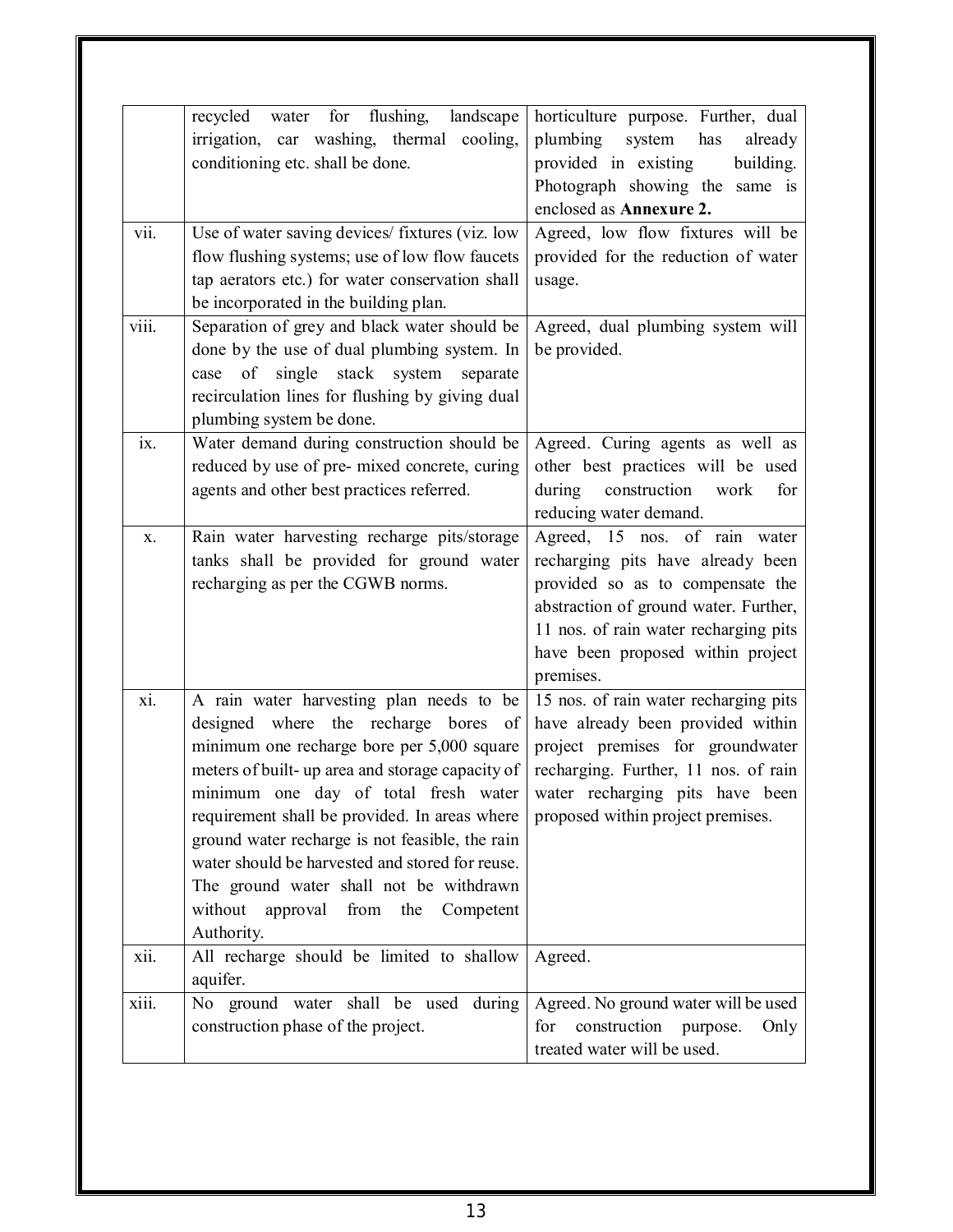| xiv.   | Any ground water dewatering should be                                                                                                                                                                                                                                                                                                                                                                                                                                                                                                                                                                                           | Ground water approval has been                                                                                                                                                     |
|--------|---------------------------------------------------------------------------------------------------------------------------------------------------------------------------------------------------------------------------------------------------------------------------------------------------------------------------------------------------------------------------------------------------------------------------------------------------------------------------------------------------------------------------------------------------------------------------------------------------------------------------------|------------------------------------------------------------------------------------------------------------------------------------------------------------------------------------|
|        | properly managed and shall conform to the<br>approvals and the guidelines of the CGWA in<br>the matter. Formal approval shall be taken<br>from the CGWA for any ground water                                                                                                                                                                                                                                                                                                                                                                                                                                                    | obtained from DC, Patiala. Copy of<br>the same is enclosed as <b>Annexure 3.</b><br>further, as per the latest guidelines,<br>CGWB is not processing the ground                    |
|        | abstraction or dewatering.                                                                                                                                                                                                                                                                                                                                                                                                                                                                                                                                                                                                      | water application for Punjab state.                                                                                                                                                |
|        |                                                                                                                                                                                                                                                                                                                                                                                                                                                                                                                                                                                                                                 | Thus, fresh application will be<br>submitted to PWRDA.                                                                                                                             |
| XV.    | The quantity of fresh water usage, water<br>recycling and rainwater harvesting shall be<br>measured and recorded to monitor the water<br>balance as projected by the project proponent.<br>The record shall be submitted to the Regional                                                                                                                                                                                                                                                                                                                                                                                        | Electromagnetic flow meter has<br>already been provided and records of<br>meter is being maintained.                                                                               |
|        | Office, MoEF&CC along with six monthly<br>Monitoring reports.                                                                                                                                                                                                                                                                                                                                                                                                                                                                                                                                                                   |                                                                                                                                                                                    |
| xvi.   | Sewage shall be treated in the STP with tertiary                                                                                                                                                                                                                                                                                                                                                                                                                                                                                                                                                                                | STP of capacity 2.3 MLD has been                                                                                                                                                   |
|        | treatment.                                                                                                                                                                                                                                                                                                                                                                                                                                                                                                                                                                                                                      | installed with the campus & treated                                                                                                                                                |
|        |                                                                                                                                                                                                                                                                                                                                                                                                                                                                                                                                                                                                                                 | water is being reused for flushing $\&$                                                                                                                                            |
|        |                                                                                                                                                                                                                                                                                                                                                                                                                                                                                                                                                                                                                                 | horticulture purpose, After adequate                                                                                                                                               |
|        |                                                                                                                                                                                                                                                                                                                                                                                                                                                                                                                                                                                                                                 | treatment.                                                                                                                                                                         |
| xvii.  | No sewage or untreated effluent water would<br>be discharged through storm water drains.                                                                                                                                                                                                                                                                                                                                                                                                                                                                                                                                        | Agreed. The same will be taken care.                                                                                                                                               |
| xviii. | Onsite sewage treatment of capacity of treating<br>100% waste water to be installed.<br>The<br>installation of the Sewage Treatment Plant<br>(STP) shall be certified by an independent<br>expert and a report in this regard shall be<br>submitted to the Ministry before the project is<br>commissioned for operation. Treated waste<br>water shall be reused on site for landscape,<br>flushing, cooling tower, and other end-uses.<br>Excess treated water shall be discharged as per<br>statutory norms notified by Ministry of<br>Environment, Forest and Climate Change.<br>Natural treatment systems shall be promoted. | STP of capacity 2.3 MLD has been<br>installed with the campus & treated<br>water is being reused for flushing $\&$<br>horticulture purpose.                                        |
| xix.   | Periodical monitoring of water quality of<br>treated sewage shall be conducted. Necessary<br>measures should be made to mitigate the odour<br>problem from STP.                                                                                                                                                                                                                                                                                                                                                                                                                                                                 | inlet<br>outlet<br>Agreed.<br><b>STP</b><br>&<br>monitoring will be done by NABL<br>accredited<br>laboratory.<br>Adequate<br>measures has been taken to mitigate<br>odour problem. |
| XX.    | Sludge from the onsite sewage treatment,<br>including septic tanks, shall be collected,<br>conveyed and disposed as per the Ministry of                                                                                                                                                                                                                                                                                                                                                                                                                                                                                         | STP sludge generated from existing<br>STP is being utilized as manure for                                                                                                          |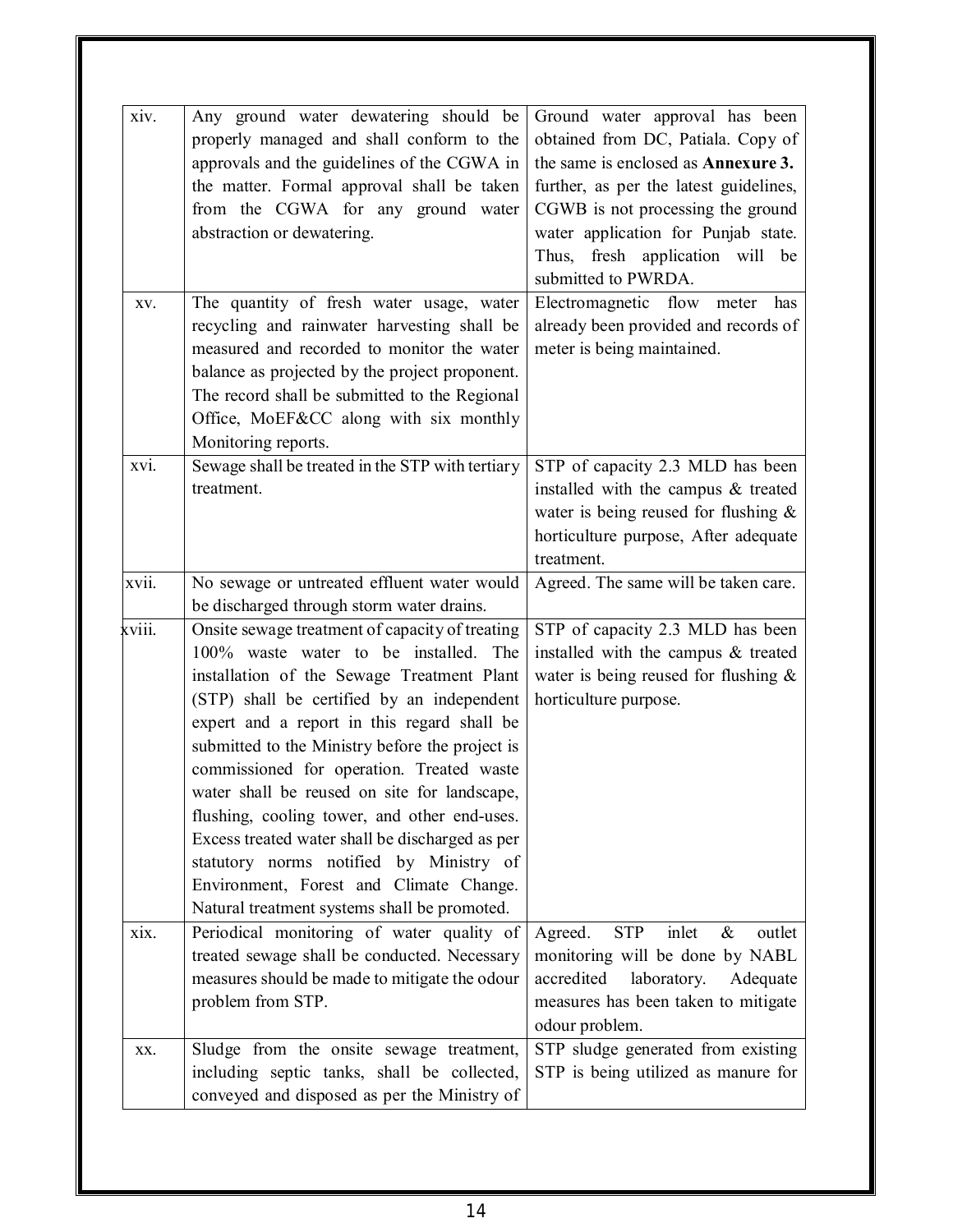| Urban Development, Central Public Health green area within the project |  |  |  |
|------------------------------------------------------------------------|--|--|--|
| and Environmental Engineering Organization   premises.                 |  |  |  |
| CPHEEO) Manual on Sewerage and Sewage                                  |  |  |  |
| Treatment Systems, 2013.                                               |  |  |  |

#### **Noise Monitoring and Prevention:**

| S. No.                                   | <b>Conditions</b>                                 | <b>Reply</b>                          |
|------------------------------------------|---------------------------------------------------|---------------------------------------|
| $\mathbf{i}$ .                           | Ambient noise levels shall conform to             | Ambient noise and air monitoring is   |
|                                          | area/industrial<br>residential<br>area/commercial | being done recently by NABL           |
|                                          | area/silence zone both during day and night as    | accredited laboratory and results are |
|                                          | per Noise Pollution (Control and Regulation)      | within the limit. Test reports are    |
|                                          | Rules, 2000. Incremental pollution loads on the   | enclosed as <b>Annexure 4.</b>        |
|                                          | ambient air and noise quality shall be closely    |                                       |
|                                          | monitored<br>during<br>construction<br>phase.     |                                       |
|                                          | Adequate measures shall be made to reduce         |                                       |
|                                          | ambient air and noise level during construction   |                                       |
|                                          | phase, so as to conform to the stipulated         |                                       |
|                                          | standards by CPCB / SPCB.                         |                                       |
| $\overline{\ddot{\mathbf{i}}\mathbf{i}}$ | Noise level survey shall be carried as per the    | Ambient<br>noise levels<br>will<br>be |
|                                          | prescribed guidelines and report in this regard   | maintained. Ambient monitoring is     |
|                                          | shall be submitted to Regional Officer of the     | being done recently by NABL           |
|                                          | Ministry as a part of six-monthly compliance      | accredited laboratory and results are |
|                                          | report.                                           | within the limit. Test reports are    |
|                                          |                                                   | enclosed as Annexure 4.               |
| iii.                                     | Acoustic enclosures for DG sets, noise barriers   | Existing DG sets has been provided    |
|                                          | for ground-run bays, ear plugs for operating      | with stack of adequate height and     |
|                                          | personnel shall be implemented as mitigation      | inbuilt enclosure. Further, same will |
|                                          | measures for noise impact due to ground           | be followed for proposed DG sets.     |
|                                          | sources.                                          | Also, ear plugs will be provided to   |
|                                          |                                                   | workers and construction activities   |
|                                          |                                                   | will be confined to construction site |
|                                          |                                                   | only.                                 |

#### **Energy Conservation Measures:**

| <b>S. No.</b> | <b>Conditions</b>                                                             | <b>Reply</b> |
|---------------|-------------------------------------------------------------------------------|--------------|
|               |                                                                               |              |
|               | Compliance with the Energy Conservation   ECBC guidelines will be followed in |              |
|               | Building Code (ECBC) of Bureau of Energy   the project.                       |              |
|               | Efficiency shall be ensured. Buildings in the                                 |              |
|               | States which have notified their own ECBC,                                    |              |
|               | shall comply with the State ECBC.                                             |              |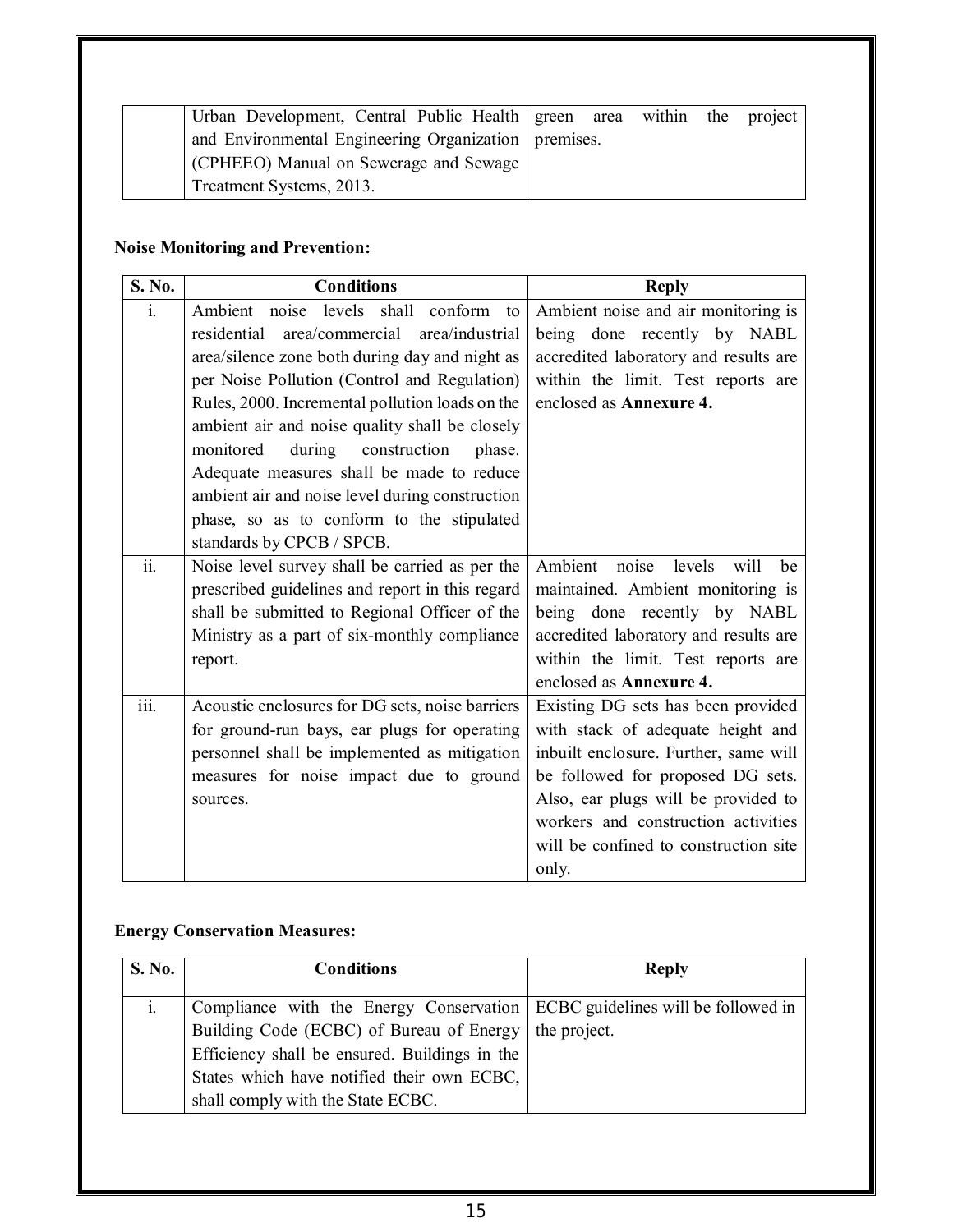| $\overline{\overline{\mathbf{ii}}\cdot}$ | Outdoor and common area lighting shall be<br>LED.                                                                                                                                                                                                                                                                                                                                                                                                                                                               | Agreed, LED lights are being used in<br>the project premises. Further, in the<br>proposed buildings LED lights will<br>be provided.                                                                                                                                                            |
|------------------------------------------|-----------------------------------------------------------------------------------------------------------------------------------------------------------------------------------------------------------------------------------------------------------------------------------------------------------------------------------------------------------------------------------------------------------------------------------------------------------------------------------------------------------------|------------------------------------------------------------------------------------------------------------------------------------------------------------------------------------------------------------------------------------------------------------------------------------------------|
| $\overline{\text{iii}}$ .                | Concept of passive solar design that minimize<br>energy consumption in buildings by using<br>design elements, such as building orientation,<br>landscaping, efficient building envelope,<br>appropriate fenestration, increased day lighting<br>design and thermal mass etc. shall be<br>incorporated in the building design. Wall,<br>window, and roof u-values shall be as per<br>ECBC specifications.                                                                                                        | Agreed. The same will be complied<br>in the proposed buildings as per<br>ECBC specifications.                                                                                                                                                                                                  |
| iv.                                      | Energy conservation measures like installation<br>of CFLs/ LED for the lighting the area outside<br>the building should be integral part of the<br>project design and should be in place before<br>project commissioning.                                                                                                                                                                                                                                                                                       | Agreed. LED lights will be provided<br>in the proposed buildings and in<br>addition, solar energy has been<br>proposed as energy conservation.                                                                                                                                                 |
| V.                                       | Solar, wind or other Renewable Energy shall<br>be installed to meet electricity generation<br>equivalent to 1% of the demand load or as per<br>the state level/ local building bye-laws<br>requirement, whichever is higher.                                                                                                                                                                                                                                                                                    | Agreed. Solar power plant of capacity<br>3 MW has been proposed. Presently,<br>process for taking quotations has<br>been initiated for installation of 1<br>MW solar power plant as phase I.<br>Vendors<br>are<br>being<br>finalized<br>considering<br>technical<br>and<br>commercial aspects. |
| vi.                                      | Solar power shall be used for lighting in the<br>apartment to reduce the power load on grid.<br>Separate electric meter shall be installed for<br>solar power. Solar water heating shall be<br>provided to meet 20% of the hot water demand<br>of the commercial and institutional building or<br>as per the requirement of the local building<br>bye-laws, whichever is higher. Residential<br>buildings are also recommended to meet its hot<br>water demand from solar water heaters, as far<br>as possible. | Agreed. Solar power plant of capacity<br>3 MW has been proposed. Presently,<br>process for taking quotations has<br>been initiated for installation of 1<br>MW solar power plant as phase I.<br>Vendors<br>being<br>finalized<br>are<br>considering<br>technical<br>and<br>commercial aspects. |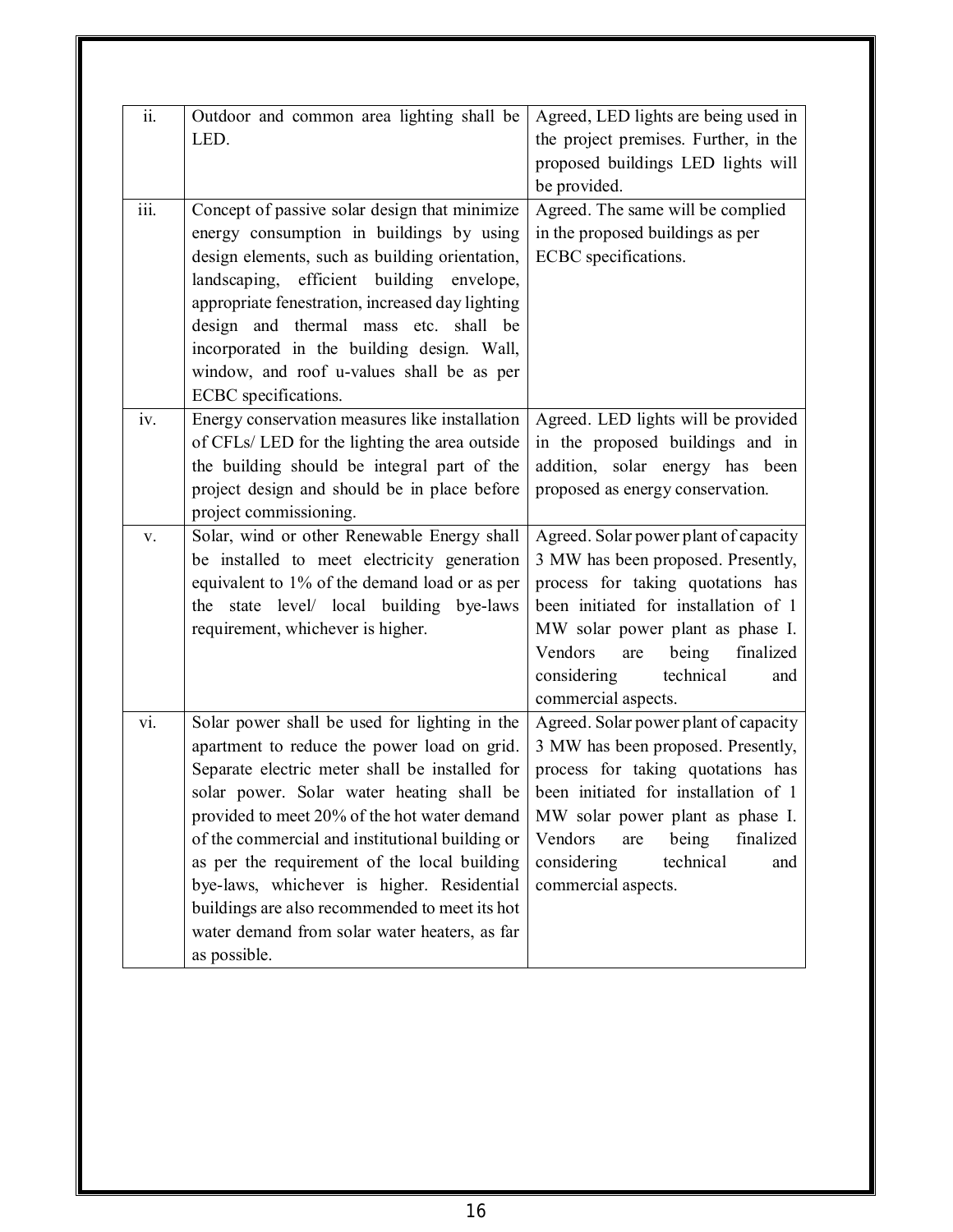#### **Waste Management:**

| S. No.                    | <b>Conditions</b>                                                                                                                                                                                                                                                                                   | <b>Reply</b>                                                                                                                                                                                                                                                                                                             |
|---------------------------|-----------------------------------------------------------------------------------------------------------------------------------------------------------------------------------------------------------------------------------------------------------------------------------------------------|--------------------------------------------------------------------------------------------------------------------------------------------------------------------------------------------------------------------------------------------------------------------------------------------------------------------------|
| $\mathbf{i}$ .            | A certificate from the competent authority<br>handling municipal solid wastes, indicating the<br>existing civic capacities of handling and their<br>adequacy to cater to the M.S.W. generated<br>from project shall be obtained.                                                                    | Permission for solid waste disposal<br>has been obtained; copy of the same<br>is attached along as Annexure 8.                                                                                                                                                                                                           |
| ii.                       | Disposal of muck during construction phase<br>shall not create any adverse effect on the<br>neighbouring communities and be disposed<br>taking the necessary precautions for general<br>safety and health aspects of people, only in<br>approved sites with the approval of competent<br>authority. | Agreed. Muck<br>generated<br>from<br>activities<br>construction<br>will<br>be<br>disposed off in environmentally safe<br>manner. Further, dust mitigation<br>measures will be adopted like water<br>sprinkling, tarpaulin sheets etc. so<br>that there will be minimum impact on<br>the environment.                     |
| $\overline{\text{iii}}$ . | Separate wet and dry bins must be provided in<br>each unit and at the ground level for facilitating<br>segregation of waste. Solid waste shall be<br>segregated into wet garbage and inert<br>materials.                                                                                            | Separate wet and dry bins will be<br>provided for segregation of solid<br>during operation<br>waste<br>phase.<br>Although, the same is being practiced<br>in existing project also.                                                                                                                                      |
| iv.                       | Organic waste compost/ Vermiculture pit/<br>Organic Waste Converter within the premises<br>with a minimum capacity of 0.3 kg/person/day<br>must be installed.                                                                                                                                       | The Institute is complying with the<br>Solid Waste Management Rules,<br>2016. The solid waste is being duly<br>segregated into biodegradable and<br>non-biodegradable<br>components.<br>Biodegradable<br>is<br>waste<br>being<br>composted by use of Mechanical<br>composter<br>having<br>$\tau$<br>Ton/day<br>capacity. |
| V.                        | All non-biodegradable waste shall be handed<br>over to authorized recyclers for which a written<br>tie up must be done with the authorized<br>recyclers.                                                                                                                                            | The same is being complied.<br>Inert waste is being dumped to<br>dumping<br>authorized<br>site.<br>The<br>recyclable waste is being sold to<br>resellers.                                                                                                                                                                |
| vi.                       | Any hazardous waste generated during<br>construction phase, shall be disposed off as per<br>applicable rules and norms with necessary<br>approvals of the State Pollution Control Board.                                                                                                            | Agreed.<br>Hazardous<br>waste<br>is<br>generated at construction site like<br>used oil from DG sets, empty<br>containers etc. will be taken care by<br>the contractor only.                                                                                                                                              |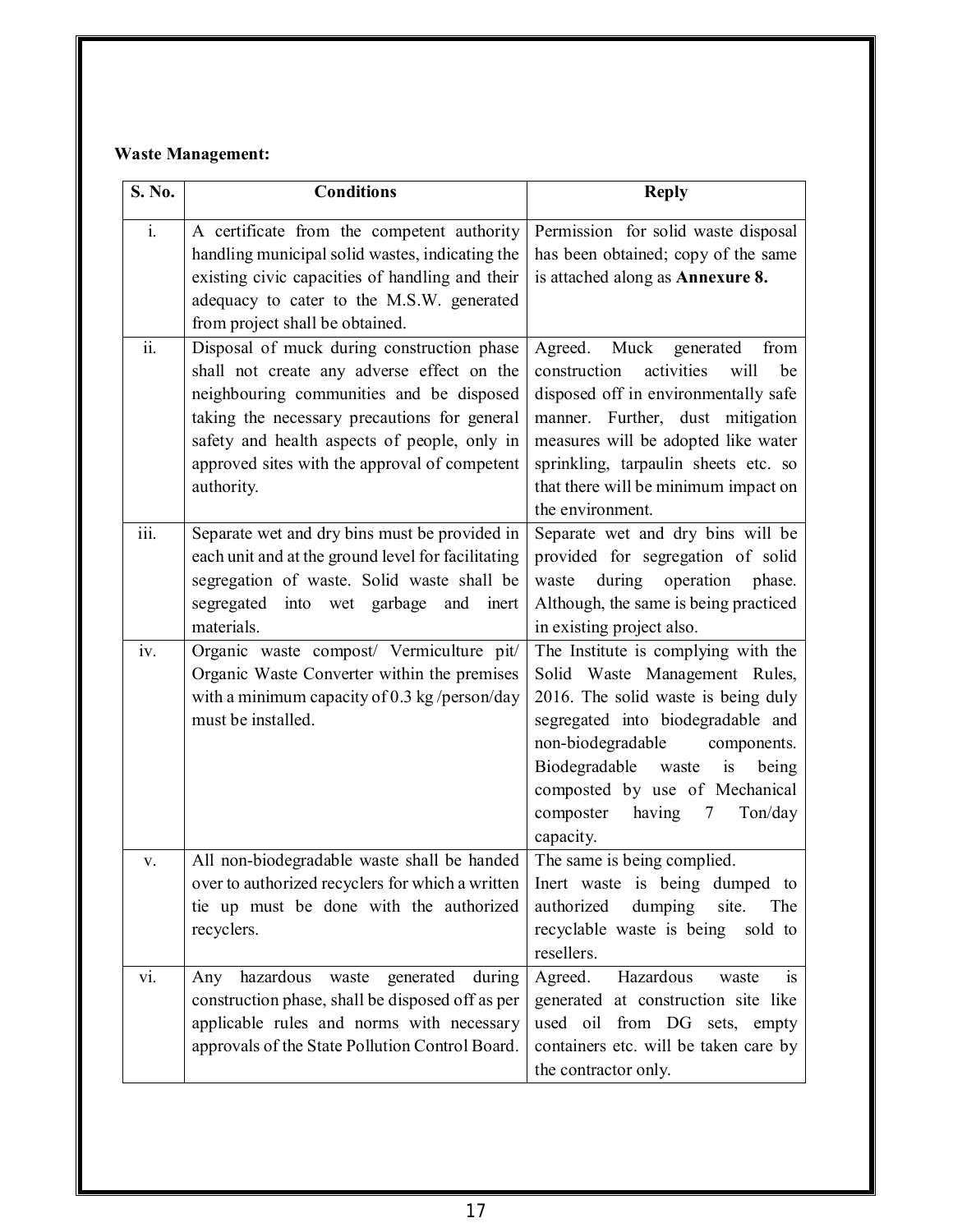| vii.  | Use of environment friendly materials in              | Fly ash bricks and fly ash based      |
|-------|-------------------------------------------------------|---------------------------------------|
|       | bricks, blocks and other construction materials,      | cement are being used in the project. |
|       | shall be required for at least 20% of the             |                                       |
|       | construction material quantity. These include         |                                       |
|       | Fly Ash bricks, hollow bricks, AACs, Fly Ash          |                                       |
|       | Lime Gypsum blocks, Compressed earth                  |                                       |
|       | blocks, and other environment friendly                |                                       |
|       | materials.                                            |                                       |
| viii. | Fly ash should be used as building material in        | Agreed. PPC Cement will be used,      |
|       | the construction as per the provision of Fly Ash      | which is constituted of Fly Ash.      |
|       | Notification of September, 1999 and amended           | Further, PPC cement is being used in  |
|       | as on 27th August, 2003 and 25 <sup>th</sup> January, | the buildings under construction.     |
|       | 2016. Ready mixed concrete must be used in            | Thus, 65 MT of Fly ash has been used  |
|       | building construction.                                | in the past six months.               |
| ix.   | Any wastes from construction and demolition           | Agreed. Construction waste will be    |
|       | activities related thereto shall be managed so as     | managed as per Construction and       |
|       | to strictly conform to the Construction and           | Demolition Rules, 2016.               |
|       | Demolition Waste Management Rules, 2016.              |                                       |
| $X$ . | Used CFLs and TFLs should be properly                 | Agreed. The same will be followed.    |
|       | collected and disposed off/sent for recycling as      |                                       |
|       | per the prevailing guidelines/ rules of the           |                                       |
|       | regulatory authority to avoid mercury                 |                                       |
|       | contamination                                         |                                       |

#### **Green Cover:**

| S. No.         | <b>Conditions</b>                                                                                                                                                                                                                                                                                                                                                                   | <b>Reply</b>                                   |
|----------------|-------------------------------------------------------------------------------------------------------------------------------------------------------------------------------------------------------------------------------------------------------------------------------------------------------------------------------------------------------------------------------------|------------------------------------------------|
| $\mathbf{i}$ . | No tree can be felled/transplant unless<br>demand. Where<br>absolutely<br>exigencies<br>necessary, tree felling shall be with prior<br>permission from the concerned regulatory<br>authority. Old trees should be retained based on<br>girth and age regulations as may be prescribed<br>by the Forest Department. Plantations to be<br>ensured species (cut) to species (planted). | Agreed. The same is being complied.            |
| ii.            | Where the trees need to be cut with prior<br>permission from the concerned local Authority,<br>compensatory plantation in the ratio of 1:10<br>(i.e. planting of 10 trees for every 1 tree that is<br>cut) shall be done and maintained. Plantations<br>to be ensured species (cut) to species (planted).<br>Area for green belt development shall be                               | No tree cutting is involved in the<br>project. |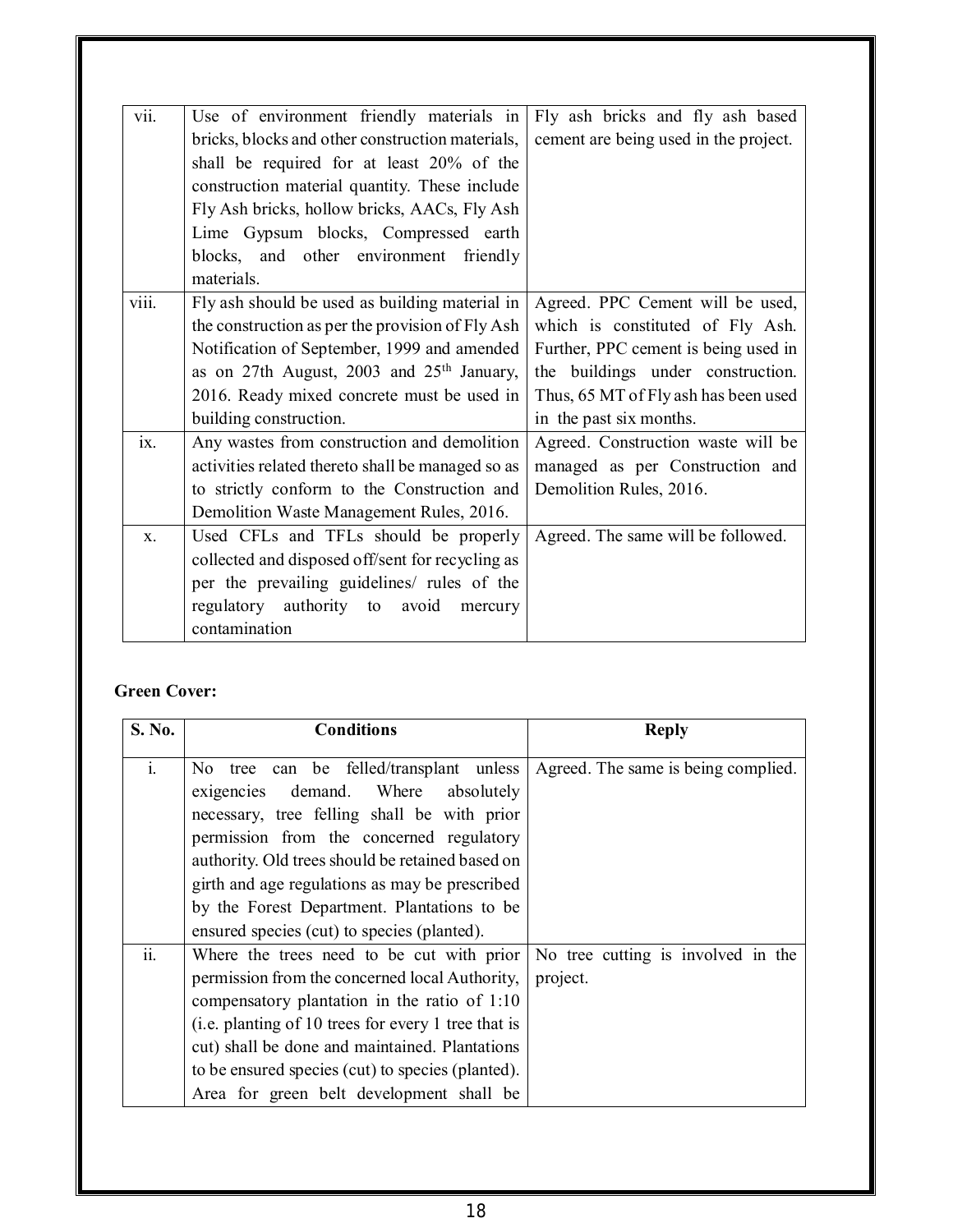|      | provided as per the details provided in the                                                    |                              |
|------|------------------------------------------------------------------------------------------------|------------------------------|
|      | project document.                                                                              |                              |
| iii. | Topsoil should be stripped to a depth of 20 cm $\vert$ During construction activities, the top |                              |
|      | from the areas proposed for buildings, roads, soil excavated will be stored and used           |                              |
|      | paved areas, and external services. It should be $\vert$ for the development of green belt     |                              |
|      | stockpiled appropriately in designated areas                                                   | within the project premises. |
|      | and reapplied during plantation of the proposed                                                |                              |
|      | vegetation on site.                                                                            |                              |

#### **Transport:**

| S. No.             | <b>Conditions</b>                                                                                                                                                                                                                                                                                                                                                                                                                                                                                                                                    | <b>Reply</b>                                                                                                                                                                                                                                                                                                                                      |
|--------------------|------------------------------------------------------------------------------------------------------------------------------------------------------------------------------------------------------------------------------------------------------------------------------------------------------------------------------------------------------------------------------------------------------------------------------------------------------------------------------------------------------------------------------------------------------|---------------------------------------------------------------------------------------------------------------------------------------------------------------------------------------------------------------------------------------------------------------------------------------------------------------------------------------------------|
| $\overline{i}$ .   | A comprehensive mobility plan, as per MoUD<br>best practices guidelines (URDPFI), shall be<br>prepared to include motorized, non-motorized,<br>public, and private networks. Road should be<br>due<br>consideration<br>designed<br>with<br>for<br>environment, and safety of users. The road<br>system can be designed with these basic<br>criteria.<br>a. Hierarchy<br>of<br>roads<br>with<br>proper<br>segregation of vehicular and pedestrian<br>traffic.<br>b. Traffic calming measures.<br>Proper design of entry and exit points.<br>$c_{\rm}$ | Agreed. The same will complied.                                                                                                                                                                                                                                                                                                                   |
| $\overline{ii}$ .  | d. Parking norms as per local regulation.<br>Vehicles hired for bringing construction<br>material to the site should be in good condition<br>and should have a pollution check certificate<br>and should conform to applicable air and noise<br>emission standards be operated only during<br>non-peak hours.                                                                                                                                                                                                                                        | Vehicles<br>used<br>for<br>bringing<br>construction material to the site and<br>other<br>machinery<br>during<br>used<br>construction<br>phase<br>will<br>be<br>and<br>monitored<br>maintained<br>for<br>pollution levels. However, PUC<br>certificate of the vehicles used at the<br>construction site is attached along as<br><b>Annexure 9.</b> |
| $\overline{iii}$ . | A detailed traffic management and traffic<br>decongestion plan shall be drawn up to ensure<br>that the current level of service of the roads<br>within a 05 kms radius of the project is<br>maintained and improved upon after the<br>implementation of the project. This plan should<br>be based on cumulative impact of all                                                                                                                                                                                                                        | Agreed.                                                                                                                                                                                                                                                                                                                                           |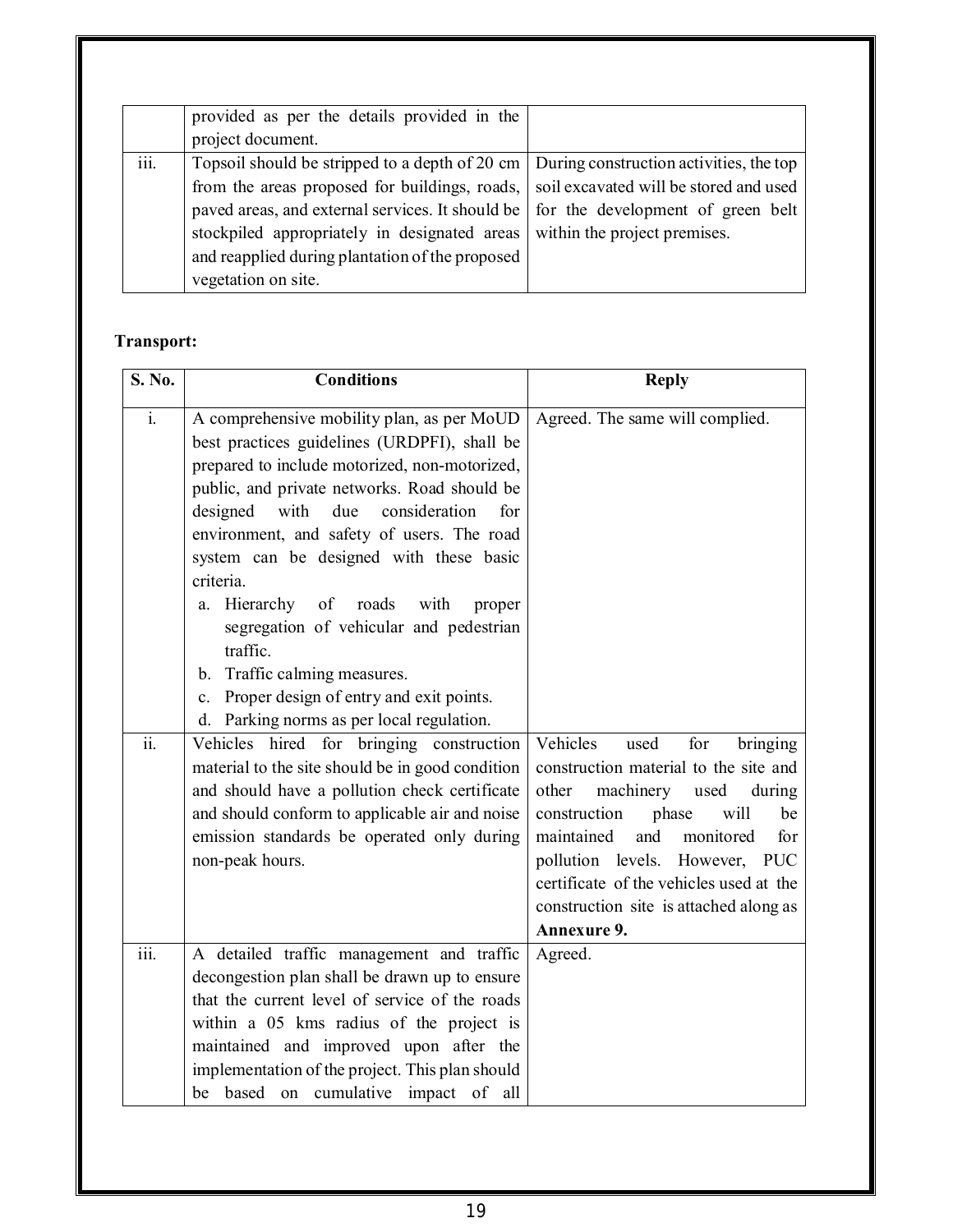| development and increased habitation being       |
|--------------------------------------------------|
| carried out or proposed to be carried out by the |
| project or other agencies in this 05 Kms radius  |
| of the site in different scenarios of space and  |
| time and the traffic management plan shall be    |
| duly validated and certified by the State Urban  |
| Development department and the P.W.D./           |
| competent authority for road augmentation and    |
| shall also have their consent to<br>the          |
| implementation of components of the plan         |
| which involve the participation of these         |
| departments.                                     |

#### **Human Health Issues:**

| S. No.                    | <b>Conditions</b>                                                                                                                                                                                                                                                                                                                                                          | <b>Reply</b>                                                                                                                                                                                                           |
|---------------------------|----------------------------------------------------------------------------------------------------------------------------------------------------------------------------------------------------------------------------------------------------------------------------------------------------------------------------------------------------------------------------|------------------------------------------------------------------------------------------------------------------------------------------------------------------------------------------------------------------------|
| $\overline{\mathbf{i}}$ . | All workers working at the construction site<br>and involved in loading, unloading, carriage of<br>construction material and construction debris<br>or working in any area with dust pollution shall<br>be provided with dust mask.                                                                                                                                        | Protection<br>Agreed.<br>Personal<br>Equipment's (PPE) will be provided<br>to construction workers for safety.<br>Further, the same is being followed<br>for the existing project for under<br>construction buildings. |
| $\overline{ii}$ .         | For indoor air quality the ventilation provisions<br>as per National Building Code of India.                                                                                                                                                                                                                                                                               | Agreed. The same will be followed.                                                                                                                                                                                     |
| $\overline{\text{iii}}$ . | Emergency preparedness plan based on the<br>Hazard identification and Risk Assessment<br>(HIRA) and Disaster Management Plan shall<br>be implemented.                                                                                                                                                                                                                      | Agreed.                                                                                                                                                                                                                |
| iv.                       | Provision shall be made for the housing of<br>construction labour within the site with all<br>necessary infrastructure and facilities such as<br>fuel for cooking, mobile toilets, mobile STP,<br>safe drinking water, medical health care,<br>creche etc. The housing may be in the form of<br>temporary structures to be removed after the<br>completion of the project. | All the mandatory facilities include<br>housing,<br>proper<br>medical<br>and<br>sanitation facilities will be provided<br>at construction site.                                                                        |
| V.                        | Occupational health surveillance of<br>the<br>workers shall be done on a regular basis.                                                                                                                                                                                                                                                                                    | Agreed. Regular health check-up of<br>the worker will be done.                                                                                                                                                         |
| vi.                       | A First Aid Room shall be provided in the<br>project both during construction and operations<br>of the project.                                                                                                                                                                                                                                                            | A dispensary is already present<br>within the campus.                                                                                                                                                                  |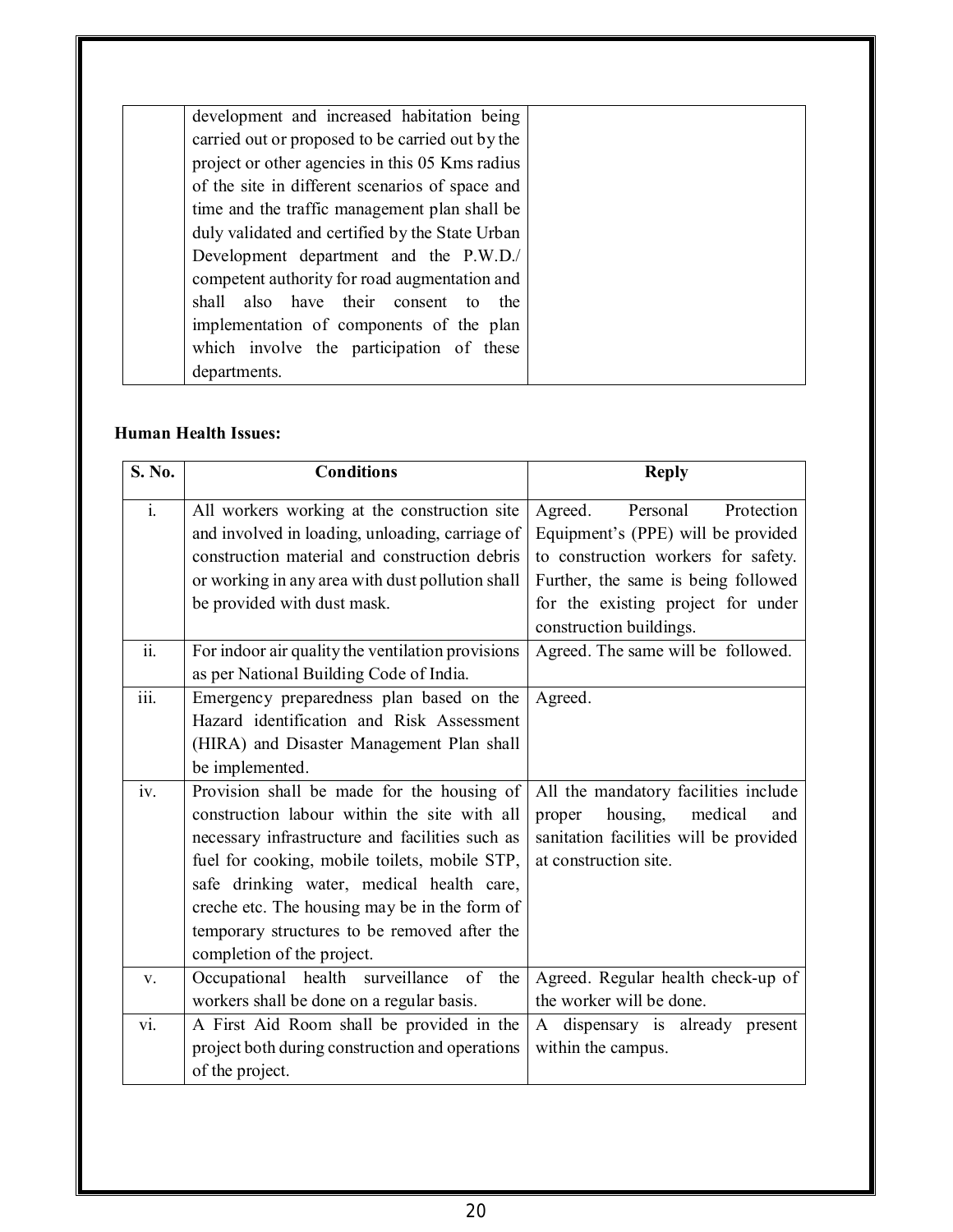#### **Miscellaneous:**

| S. No.                    | <b>Conditions</b>                                                                                                                                                                                                                                                                                                                                                                                                                                                                                                                                                                                                                             | <b>Reply</b>                                                                                                                                                                                                                   |
|---------------------------|-----------------------------------------------------------------------------------------------------------------------------------------------------------------------------------------------------------------------------------------------------------------------------------------------------------------------------------------------------------------------------------------------------------------------------------------------------------------------------------------------------------------------------------------------------------------------------------------------------------------------------------------------|--------------------------------------------------------------------------------------------------------------------------------------------------------------------------------------------------------------------------------|
| $\mathbf{i}$ .            | The project proponent shall prominently<br>advertise it at least in two local newspapers of<br>the District or State, of which one shall be in<br>the vernacular language within seven days<br>indicating that the project has been accorded<br>environment clearance and the details of<br>MoEFCC/SEIAA website<br>where<br>it.<br><b>1S</b><br>displayed.                                                                                                                                                                                                                                                                                   | Agreed. Advertisement has been<br>published<br>in<br>the<br>newspapers<br>regarding grant of EC; copy of the<br>is<br>same<br>enclosed<br>along<br>as<br>Annexure 10.                                                          |
| ii.                       | The copies of the environmental clearance shall<br>be submitted by the project proponents to the<br>Heads of local bodies, Panchayats and<br>Municipal Bodies in addition to the relevant<br>offices of the Government who in turn has to<br>display the same for 30 days from the date of<br>receipt.                                                                                                                                                                                                                                                                                                                                        | of<br>Copies<br>the<br>environmental<br>clearance has been submitted to the<br>DC Office, Patiala and MC, Patiala.<br>Copy of the acknowledgement I<br>enclosed as Annexure 11.                                                |
| $\overline{\mathbf{iii}}$ | The project proponent shall upload the status of<br>compliance of the stipulated environment<br>clearance conditions, including results of<br>monitored data on their website and update the<br>same on half-yearly basis.                                                                                                                                                                                                                                                                                                                                                                                                                    | Environment clearance letter has<br>been uploaded on the website;<br>screenshot of the same is attached<br>along as Annexure 12.                                                                                               |
| iv.                       | The project proponent shall submit six-monthly<br>reports on the status of the compliance of the<br>stipulated environmental conditions on the<br>website of the ministry of Environment, Forest<br>and Climate Change at environment clearance<br>portal.                                                                                                                                                                                                                                                                                                                                                                                    | Agreed. Six monthly compliance<br>reports are being regularly submitted<br>and copy of the acknowledgement of<br>the previous submitted compliance<br>report for period ending 30.09.2020<br>is attached along as Annexure 13. |
| V.                        | The company shall have a well laid down<br>environmental policy duly approved by the<br>Board of Directors. The environmental policy<br>should prescribe for standard operating<br>procedures to have proper checks and balances<br>bring<br>into<br>focus<br>and<br>to<br>any<br>infringements/deviation/violation<br>of<br>the<br>environmental / forest / wildlife norms /<br>conditions. The company shall have defined<br>system of reporting infringements / deviation /<br>violation of the environmental / forest / wildlife<br>norms / conditions and / or shareholders / stake<br>holders. The copy of the board resolution in this | The institute is having well defined<br>environment policy.                                                                                                                                                                    |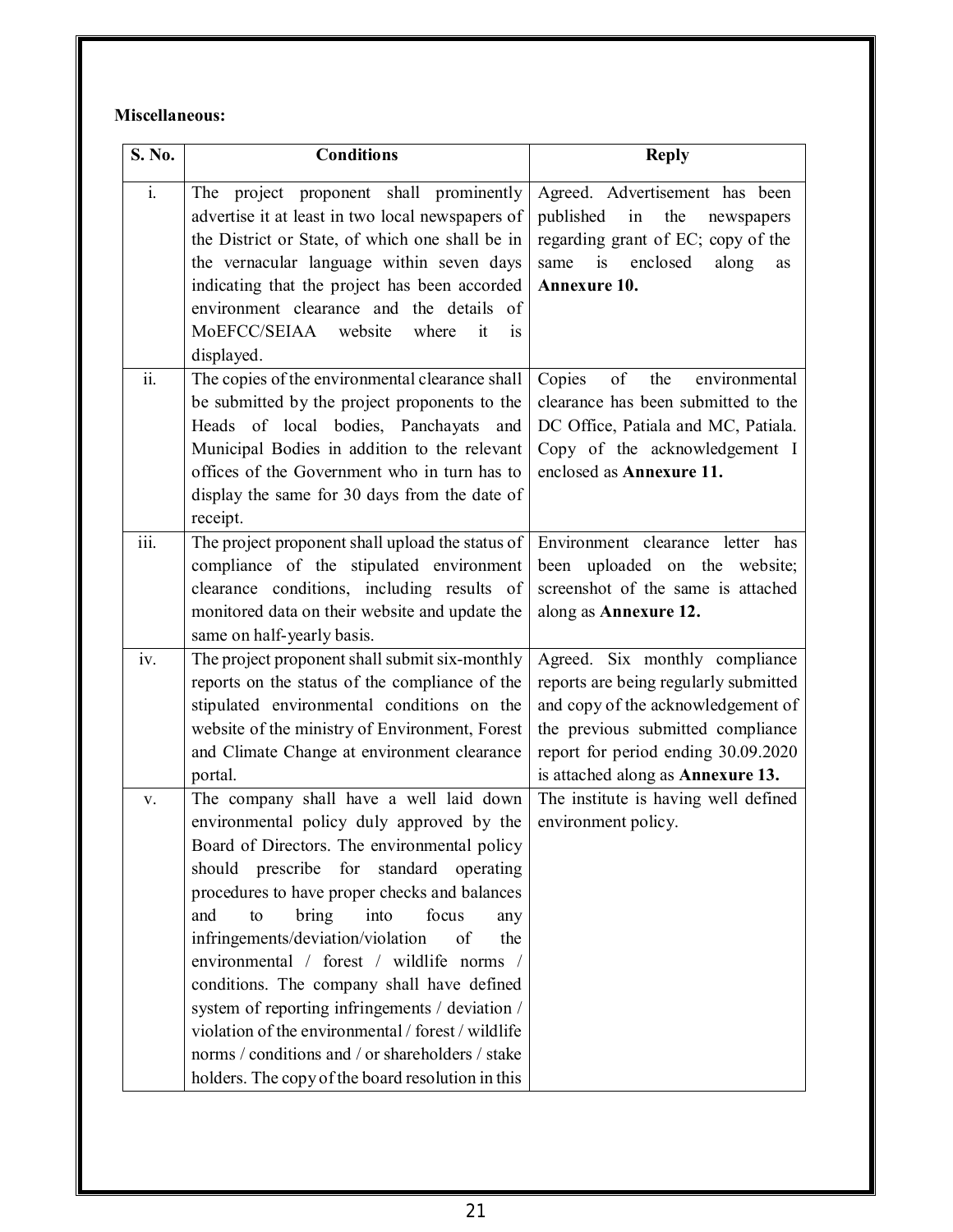|                   | regard shall be submitted to the MoEF&CC as       |                                         |
|-------------------|---------------------------------------------------|-----------------------------------------|
|                   | a part of six-monthly report.                     |                                         |
| vi.               | A separate Environmental Cell both at the         | Separate Environmental<br>Agreed.       |
|                   | project and company head quarter level, with      | Cell has already been constituted to    |
|                   | qualified personnel shall be set up under the     | deal with environmental related         |
|                   | control of senior Executive, who will directly    | issues.                                 |
|                   | report to the head of the organization.           |                                         |
| vii.              | Action plan for implementing EMP<br>and           | Agreed. EMP will be implemented.        |
|                   | environmental<br>conditions<br>along<br>with      | In addition to this, CSR activities has |
|                   | responsibility matrix of the company shall be     | been done regularly. Rs. 2.43 crores    |
|                   | prepared and shall be duly approved by            | have been spent on the CSR activities   |
|                   | competent authority. The year wise funds          | till $31st March$ , 2021.               |
|                   | earmarked for<br>environmental protection         |                                         |
|                   | measures shall be kept in separate account and    |                                         |
|                   | not to be diverted for any other purpose. Year    |                                         |
|                   | wise progress of implementation of action plan    |                                         |
|                   | shall be reported to the Ministry/ Regional       |                                         |
|                   | Office along with the Six-Monthly Compliance      |                                         |
|                   | Report.                                           |                                         |
| viii.             | The project proponent shall submit the            | Environmental statement for each        |
|                   | environmental statement for each financial year   | financial year in Form-V is being       |
|                   | in Form-V to the concerned State Pollution        | submitted to PPCB.                      |
|                   | Control Board as prescribed under the             |                                         |
|                   | Environment (Protection) Rules, 1986, as          |                                         |
|                   | amended subsequently and put on the website       |                                         |
|                   | of the company.                                   |                                         |
| $\overline{1}X$ . | project proponent shall inform the<br>The         | Agreed. Consent to Establish for        |
|                   | Regional Office as well as the Ministry, the      | Extension has been filled to PPCB.      |
|                   | date of financial closure and final approval of   |                                         |
|                   | the project by the concerned authorities,         |                                         |
|                   | commencing the land development work and          |                                         |
|                   | start of production operation by the project.     |                                         |
| X.                | The project authorities must strictly adhere to   | Agreed. Stipulations made by the        |
|                   | the stipulations made by the State Pollution      | State Pollution Control Board and the   |
|                   | Control Board and the State Government.           | State Government strictly followed.     |
| xi.               | The project proponent shall abide by all the      | Agreed.                                 |
|                   | commitments and recommendations made in           |                                         |
|                   | the EIA/EMP report and also that during their     |                                         |
|                   | presentation<br>the<br>Expert<br>to<br>Appraisal  |                                         |
|                   | Committee.                                        |                                         |
| X11.              | No further expansion or modifications in the      | Agreed. If any further expansion or     |
|                   | plant shall be carried out without prior approval | modification will be done, then fresh   |
|                   |                                                   |                                         |